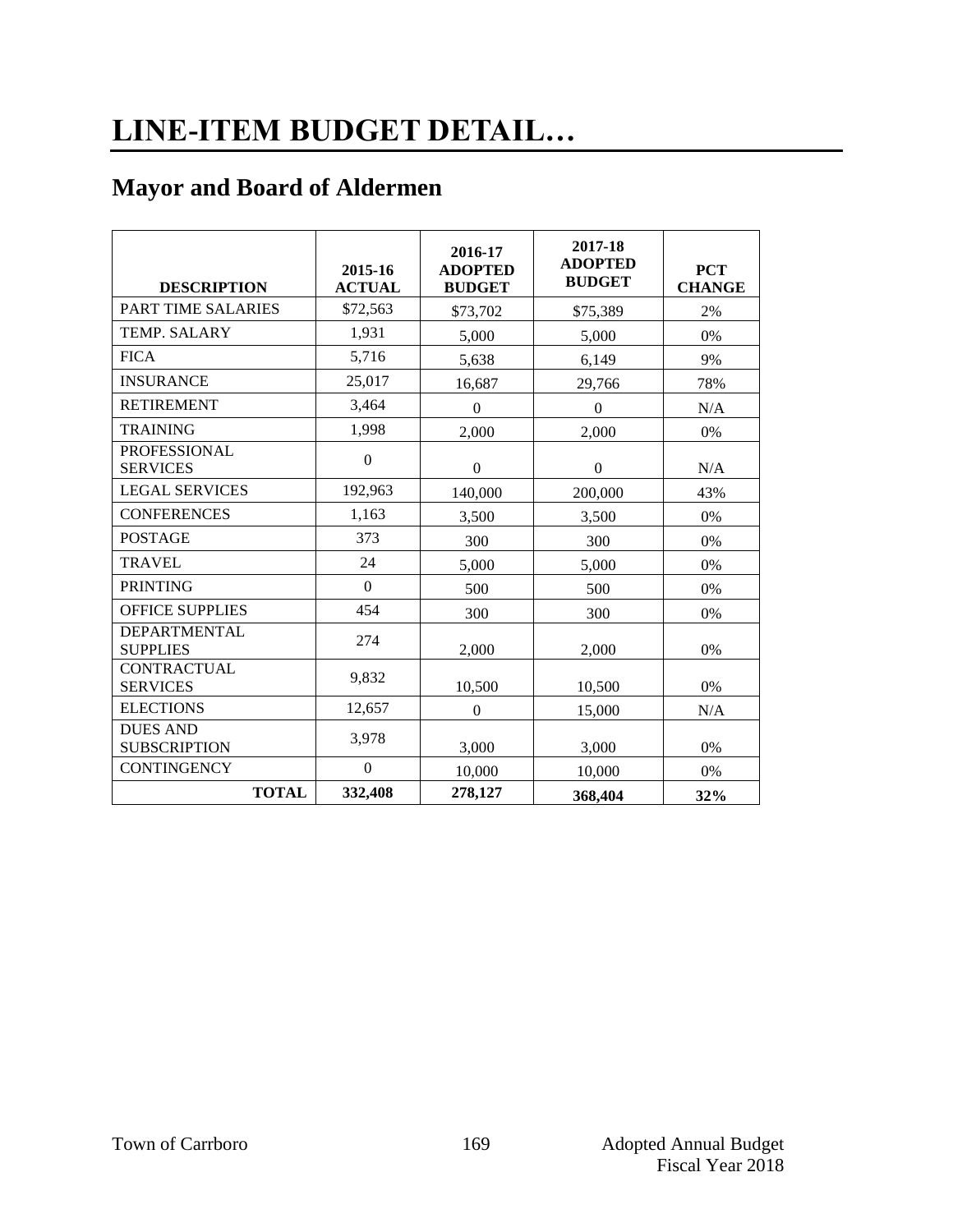# **Advisory Boards**

| <b>DESCRIPTION</b>                                            | 2015-16<br><b>ACTUAL</b> | 2016-17<br><b>ADOPTED</b><br><b>BUDGET</b> | 2017-18<br><b>ADOPTED</b><br><b>BUDGET</b> | <b>PCT</b><br><b>CHANGE</b> |
|---------------------------------------------------------------|--------------------------|--------------------------------------------|--------------------------------------------|-----------------------------|
| <b>TRAINING</b>                                               | \$0                      | \$500                                      | \$0                                        | $-100%$                     |
| APPEARANCE COMMITTEE                                          | 5                        | 200                                        | 200                                        | 0%                          |
| PLANNING BOARD                                                | 65                       | 500                                        | 500                                        | 0%                          |
| <b>BOARD OF ADJUSTMENT</b>                                    | 53                       | 500                                        | 500                                        | 0%                          |
| <b>PARKS &amp; RECREATION</b><br><b>COMMITTEE</b>             | 648                      | 2,400                                      | 2,400                                      | 0%                          |
| <b>TRANSPORTATION BOARD</b>                                   | 108                      | 500                                        | 500                                        | 0%                          |
| <b>HUMAN SERVICES</b><br><b>COMMISSION</b>                    | 174                      | 300                                        | 300                                        | 0%                          |
| <b>NORTHERN AREA</b><br><b>TRANSITION BOARD</b>               | $\theta$                 | 200                                        | 200                                        | 0%                          |
| <b>RECOGNITION BANQUET</b>                                    | 2,990                    | 3,500                                      | 3,500                                      | 0%                          |
| <b>ECONOMIC</b><br><b>SUSTAINABILITY</b><br><b>COMMISSION</b> | $\overline{0}$           | 500                                        | 500                                        | 0%                          |
| <b>GREENWAY COMMISSION</b>                                    | $\theta$                 | 500                                        | 500                                        | 0%                          |
| <b>SAFE ROUTES TO SCHOOL</b>                                  | $\boldsymbol{0}$         | 250                                        | 250                                        | 0%                          |
| <b>ART COMMITTEE</b>                                          | 5,566                    | 7,000                                      | 7,000                                      | 0%                          |
| <b>ENVIORNMENTAL</b><br><b>ADVISORY BOARD</b>                 | 156                      | 500                                        | 500                                        | 0%                          |
| YOUTH ADVISORY BOARD                                          |                          | 500                                        | 500                                        | 0%                          |
| <b>TOTAL</b>                                                  | 9,766                    | 17,850                                     | 17,350                                     | $-3%$                       |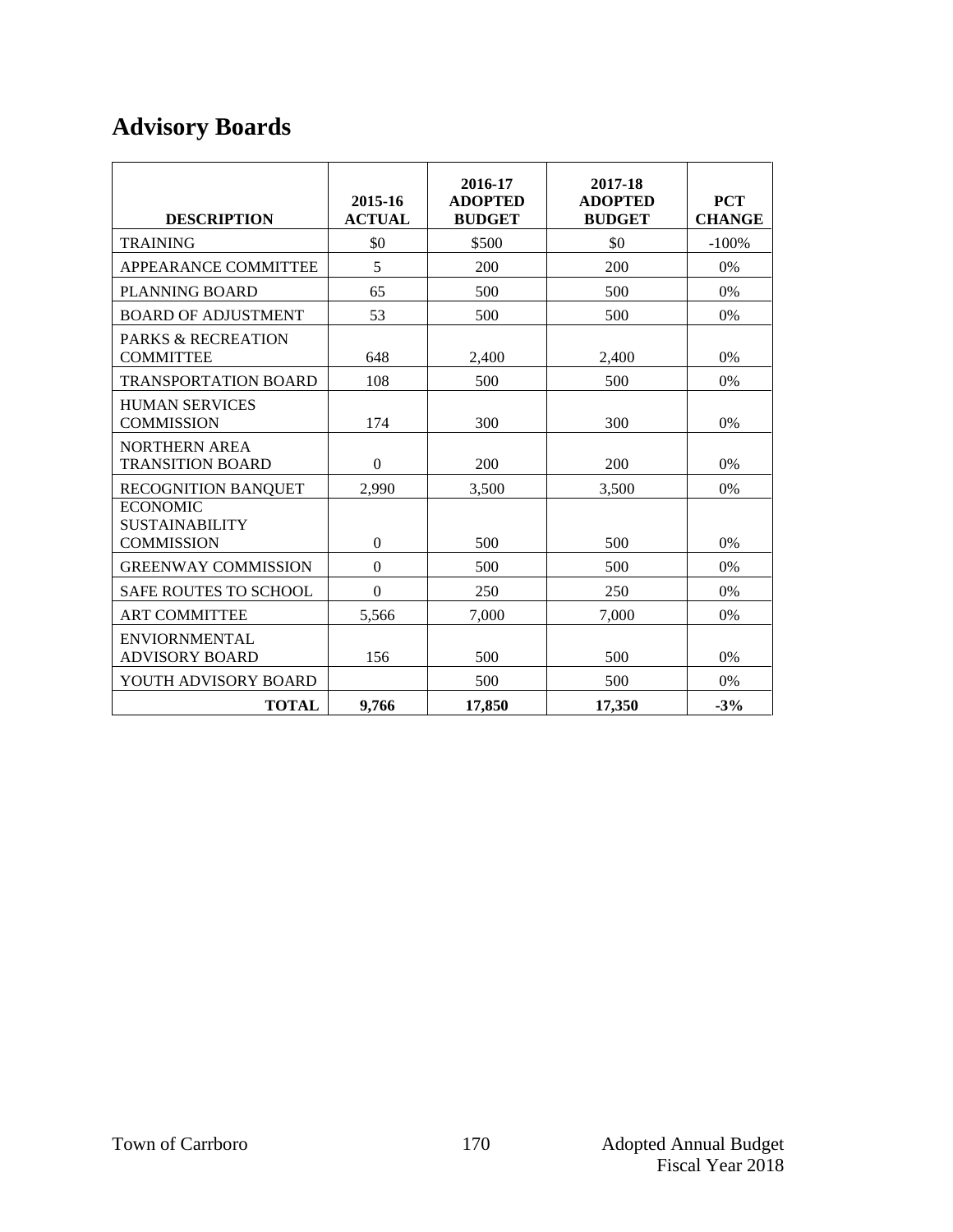# **Governance Support**

| <b>DESCRIPTION</b>                                             | 2015-16<br><b>ACTUAL</b> | 2016-17<br><b>ADOPTED</b><br><b>BUDGET</b> | 2017-18<br><b>ADOPTED</b><br><b>BUDGET</b> | <b>PCT</b><br><b>CHANGE</b> |
|----------------------------------------------------------------|--------------------------|--------------------------------------------|--------------------------------------------|-----------------------------|
| TRIANGLE J COUNCIL                                             | \$7,999                  | \$9,000                                    | \$9,000                                    | 0%                          |
| <b>NC LEAGUE OF</b><br><b>MUNICIPALITIES</b>                   | 17,388                   | 18,000                                     | 18,000                                     | 0%                          |
| <b>SCHOOL OF</b><br><b>GOVERNMENT</b>                          | 2,410                    | 2,450                                      | 2,450                                      | 0%                          |
| THE ARTS CENTER                                                | 15,000                   | 15,300                                     | 20,000                                     | 31%                         |
| <b>HUMAN SERVICES</b><br><b>GRANTS</b>                         | 186,900                  | 250,000                                    | 300,000                                    | 20%                         |
| EMPOWERMENT, INC                                               | $\overline{0}$           | 5.000                                      | $\Omega$                                   | $-100%$                     |
| <b>LEAGUE OF WOMEN</b><br><b>VOTERS</b>                        | $\boldsymbol{0}$         | 250                                        | $\boldsymbol{0}$                           | $-100%$                     |
| <b>COMMUNITY DINNER</b>                                        | 500                      | 500                                        | 500                                        | $0\%$                       |
| <b>COMMUNITY HOME</b><br><b>TRUST</b>                          | $\boldsymbol{0}$         | 75,052                                     | 74,597                                     | $-1\%$                      |
| <b>LIBRARY PROJECT</b>                                         | 4,000                    | 4,000                                      | 4,000                                      | $0\%$                       |
| THE PEOPLES CHANNEL                                            | 35.263                   | 32,000                                     | 32,000                                     | $0\%$                       |
| <b>METRO MAYOR</b><br><b>COALITION</b>                         | 7,853                    | 8,009                                      | 8,009                                      | 0%                          |
| <b>COMMUNITY OUTREACH</b>                                      | 36,970                   | 36,970                                     | 36,970                                     | 0%                          |
| HOME CONSORTIUM<br><b>MATCH</b>                                | $\mathbf{0}$             | 9,716                                      | 10.970                                     | 13%                         |
| <b>ECONOMIC</b><br><b>DEVELOPMENT</b><br><b>INCENTIVE</b>      | $\boldsymbol{0}$         | 14,000                                     | $\boldsymbol{0}$                           | $-100%$                     |
| <b>ALLIANCE FOR</b><br><b>INNOVATION</b>                       | 1,860                    | 2,000                                      | 2,000                                      | 0%                          |
| PARTNERSHIP TO END<br><b>HOMELESS</b>                          | $\overline{0}$           | 16.068                                     | 16,575                                     | 3%                          |
| <b>CARRBORO TOURISM</b><br>AND DEVELOPMENT<br><b>AUTHORITY</b> | 177,534                  | 152,000                                    | 152,000                                    | 0%                          |
| UNC GOOD NEIGHBOR<br><b>PROGRAM</b>                            | $\boldsymbol{0}$         | 500                                        | 500                                        | 0%                          |
| <b>ROGERS ROAD</b><br><b>INTERLOCAL</b>                        | $\mathbf{0}$             | $\mathbf{0}$                               | 52,553                                     | N/A                         |
| <b>FOOD COUNCIL</b>                                            | $\boldsymbol{0}$         | $\boldsymbol{0}$                           | 3,000                                      | N/A                         |
| <b>TOTAL</b>                                                   | 493,677                  | 650,815                                    | 743,124                                    | 14%                         |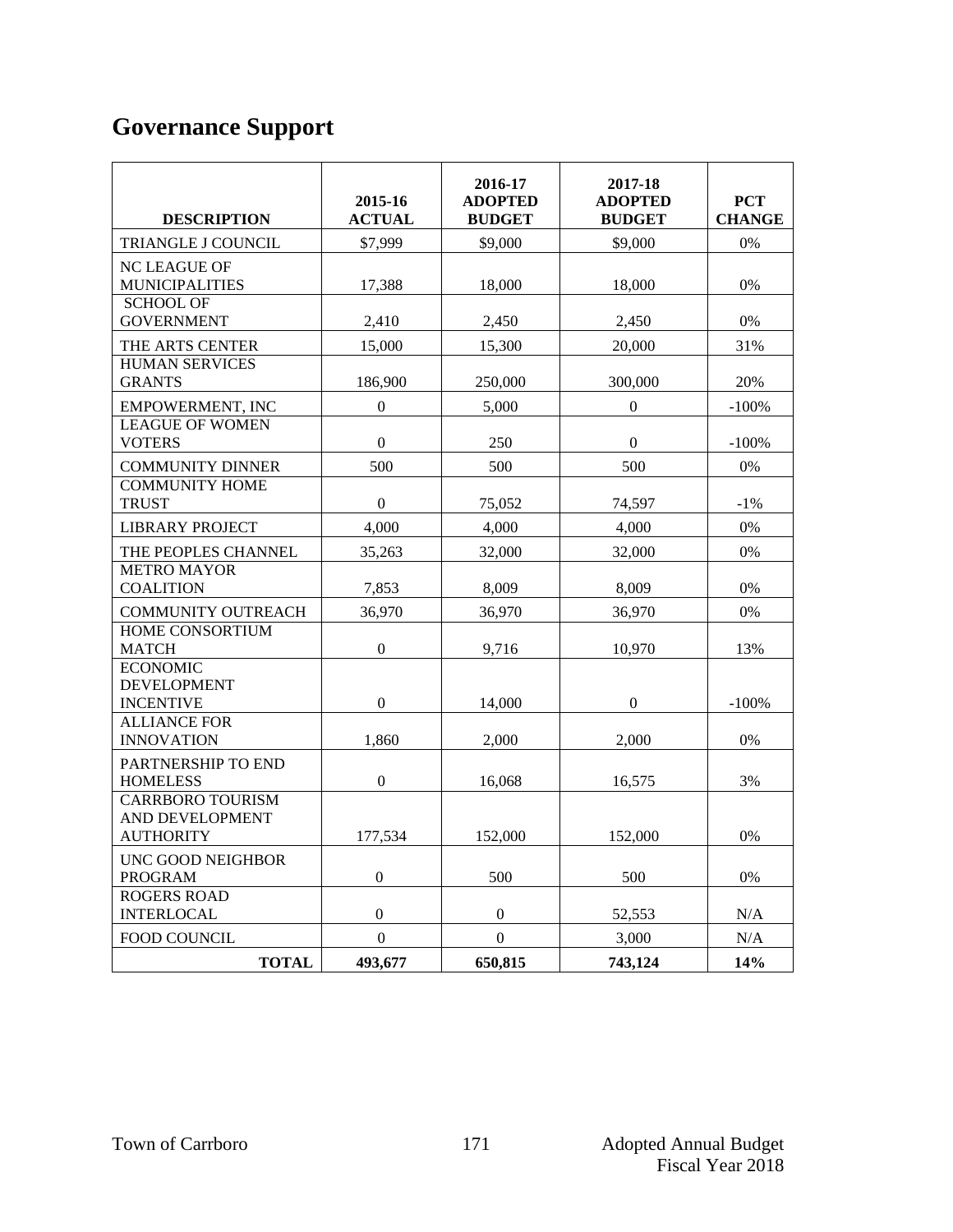# **Town Manager**

| <b>DESCRIPTION</b>                      | 2015-16<br><b>ACTUAL</b> | 2016-17<br><b>ADOPTED</b><br><b>BUDGET</b> | 2017-18<br><b>ADOPTED</b><br><b>BUDGET</b> | <b>PCT</b><br><b>CHANGE</b> |
|-----------------------------------------|--------------------------|--------------------------------------------|--------------------------------------------|-----------------------------|
| <b>SALARIES</b>                         | \$244,741                | \$247,006                                  | \$252,877                                  | 2%                          |
| <b>SERVICE BENEFIT</b>                  | 868                      | 868                                        | 868                                        | 0%                          |
| TEMP. SALARY                            | 3,664                    | 7,000                                      | 7.000                                      | 0%                          |
| <b>FICA</b>                             | 16,952                   | 16,574                                     | 16,666                                     | 1%                          |
| <b>INSURANCE</b>                        | 30,999                   | 33,195                                     | 34,372                                     | 4%                          |
| <b>DISABILITY INS</b>                   | $\Omega$                 | 237                                        | $\boldsymbol{0}$                           | $-100%$                     |
| <b>RETIREMENT</b>                       | 17,280                   | 17,908                                     | 19,077                                     | 7%                          |
| <b>SUPPLMENTAL</b><br><b>RETIREMENT</b> | 7,660                    | 7,410                                      | 7,550                                      | 2%                          |
| <b>CAR ALLOWANCE</b>                    | 6,081                    | 6,000                                      | 6,000                                      | 0%                          |
| <b>TRAINING</b>                         | 3,914                    | 4,030                                      | 2,090                                      | $-48%$                      |
| <b>CONFERENCES</b>                      | 2,365                    | 3,400                                      | 4,149                                      | 22%                         |
| <b>POSTAGE</b>                          | 158                      | 175                                        | 100                                        | $-43%$                      |
| <b>TRAVEL</b>                           | 3,257                    | 3,000                                      | 3,000                                      | 0%                          |
| <b>PRINTING</b>                         | $\overline{0}$           | 100                                        | 100                                        | 0%                          |
| <b>OFFICE SUPPLIES</b>                  | 447                      | 500                                        | 500                                        | 0%                          |
| DEPARTMENTAL<br><b>SUPPLIES</b>         | 938                      | 1,200                                      | 1,200                                      | 0%                          |
| <b>CONTRACTUAL</b><br><b>SERVICES</b>   | 34,210                   | 47,000                                     | 10,000                                     | $-79%$                      |
| <b>DUES AND</b><br><b>SUBSCRIPTION</b>  | 1,874                    | 2,240                                      | 2,850                                      | 27%                         |
| <b>MISCELLANEOUS</b>                    | $\mathbf{0}$             | 25,000                                     | 25,000                                     | 0%                          |
| <b>TOTAL</b>                            | 375,405                  | 422,843                                    | 393,399                                    | $-7%$                       |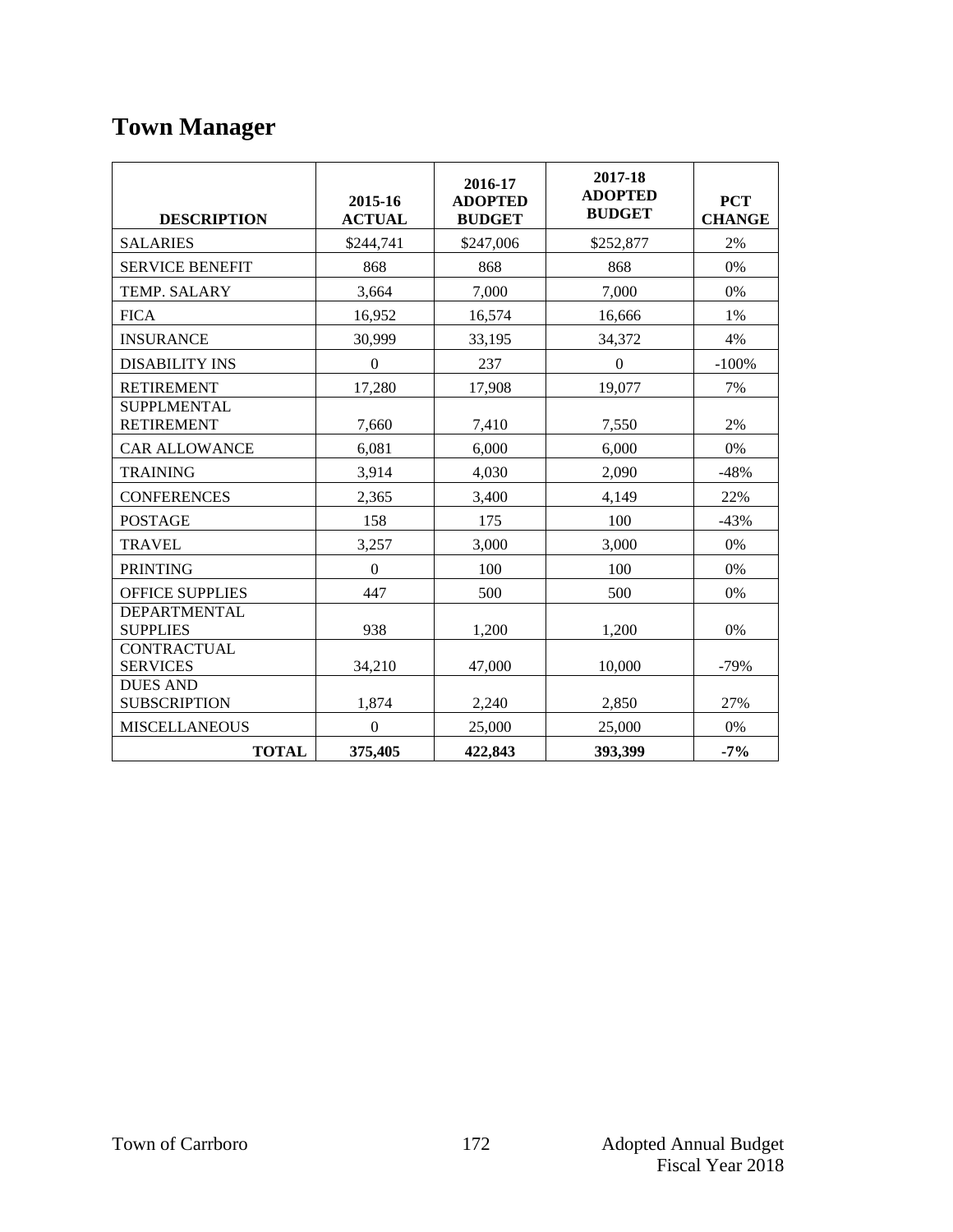# **Economic and Community Development**

| <b>DESCRIPTION</b>                                      | 2015-16<br><b>ACTUAL</b> | 2016-17<br><b>ADOPTED</b><br><b>BUDGET</b> | 2017-18<br><b>ADOPTED</b><br><b>BUDGET</b> | <b>PCT</b><br><b>CHANGE</b> |
|---------------------------------------------------------|--------------------------|--------------------------------------------|--------------------------------------------|-----------------------------|
| <b>SALARIES</b>                                         | \$84,335                 | \$83,713                                   | \$84,969                                   | 2%                          |
| <b>SERVICE BENEFIT</b>                                  | $\overline{\phantom{a}}$ | 248                                        | 248                                        | 0%                          |
| PART TIME SALARIES                                      | 18,838                   | 18,711                                     | 18,968                                     | 1%                          |
| <b>TEMP SALARIES</b>                                    | $\Omega$                 | $\overline{0}$                             | $\Omega$                                   | N/A                         |
| <b>FICA</b>                                             | 7,868                    | 7,850                                      | 7,985                                      | 2%                          |
| <b>INSURANCE</b>                                        | 8,277                    | 8,265                                      | 8,642                                      | 5%                          |
| <b>DISABILITY INS</b>                                   | $\boldsymbol{0}$         | 180                                        | $\boldsymbol{0}$                           | $-100%$                     |
| <b>RETIREMENT</b>                                       | 6,993                    | 7,312                                      | 7,760                                      | 6%                          |
| <b>SUPPLMENTAL</b><br><b>RETIREMENT</b>                 | 2,533                    | 2,511                                      | 2,549                                      | 2%                          |
| <b>TRAINING</b>                                         | 991                      | $\overline{0}$                             | $\overline{0}$                             | N/A                         |
| <b>CONFERENCES</b>                                      | 220                      | 2,800                                      | 2,800                                      | 0%                          |
| <b>POSTAGE</b>                                          | 173                      | 600                                        | 600                                        | 0%                          |
| <b>TRAVEL</b>                                           | 65                       | 200                                        | 200                                        | 0%                          |
| <b>PRINTING</b>                                         | 291                      | 600                                        | 600                                        | 0%                          |
| <b>ADVERTISING</b>                                      | 4,156                    | 3,000                                      | 3,000                                      | 0%                          |
| <b>OFFICE SUPPLIES</b>                                  | $\mathbf{0}$             | 600                                        | 600                                        | 0%                          |
| <b>DEPARTMENTAL</b><br><b>SUPPLIES</b>                  | 1,233                    | 1,000                                      | 1,000                                      | 0%                          |
| <b>CONTRACTUAL SERVICES</b>                             | 53,111                   | 47,785                                     | 47,785                                     | 0%                          |
| <b>HOLIDAY EVENT</b>                                    | $\boldsymbol{0}$         | 1,500                                      | 1,500                                      | 0%                          |
| <b>CD &amp; MEMORABILIA</b><br><b>SHOW</b>              | 2,331                    | 2,800                                      | 2,800                                      | 0%                          |
| <b>LOCAL LIVING ECONOMY</b><br><b>INITIATIVE</b>        | 1,670                    | 6,000                                      | 6,000                                      | 0%                          |
| ENTREPRENEURIAL<br><b>INITIATIVE</b><br><b>ECONOMIC</b> | 2.109                    | 4.000                                      | 4.000                                      | 0%                          |
| <b>DEVELOPMENT</b><br><b>INCENTIVE</b>                  | 5,150                    | 5,305                                      | 5,464                                      | 3%                          |
| 300 E MAIN PARKING                                      | 90.000                   | 45,000                                     | 45,000                                     | 0%                          |
| DUES AND SUBSCRIPTION                                   | 944                      | 1,000                                      | 1,000                                      | 0%                          |
| <b>TOTAL</b>                                            | 291,290                  | 250,980                                    | 253,470                                    | $1\%$                       |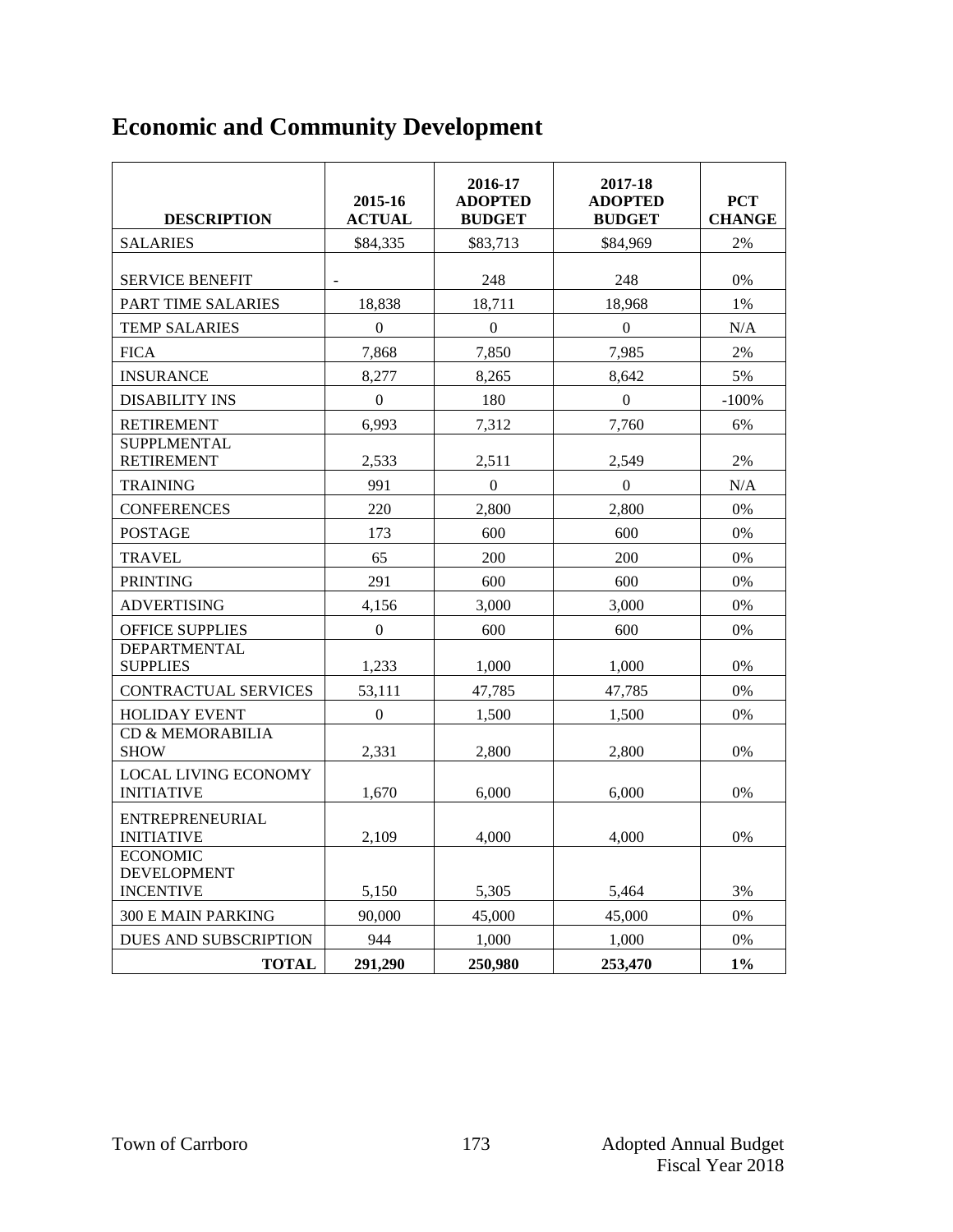### **Town Clerk**

| <b>DESCRIPTION</b>                      | 2015-16<br><b>ACTUAL</b> | 2016-17<br><b>ADOPTED</b><br><b>BUDGET</b> | 2017-18<br><b>ADOPTED</b><br><b>BUDGET</b> | <b>PCT</b><br><b>CHANGE</b> |
|-----------------------------------------|--------------------------|--------------------------------------------|--------------------------------------------|-----------------------------|
| <b>SALARIES</b>                         | \$63,206                 | \$62,770                                   | \$63,703                                   | 1%                          |
| <b>SERVICE BENEFIT</b>                  | 248                      | 248                                        | 248                                        | 0%                          |
| PART TIME SALARIES                      | 27,494                   | 26,902                                     | 27,282                                     | 1%                          |
| <b>FICA</b>                             | 6,778                    | 6.889                                      | 6,989                                      | 1%                          |
| <b>INSURANCE</b>                        | 8,277                    | 8,265                                      | 8,451                                      | 2%                          |
| <b>DISABILITY INS</b>                   | $\Omega$                 | 29                                         | $\Omega$                                   | $-100%$                     |
| <b>RETIREMENT</b>                       | 6,166                    | 6,344                                      | 6,733                                      | 6%                          |
| <b>SUPPLMENTAL</b><br><b>RETIREMENT</b> | 1,906                    | 2,625                                      | 2,665                                      | 2%                          |
| <b>TRAINING</b>                         | 415                      | 1,200                                      | 1,200                                      | 0%                          |
| <b>CONFERENCES</b>                      | 1,375                    | 1,300                                      | 1,300                                      | 0%                          |
| <b>POSTAGE</b>                          | 96                       | 250                                        | 250                                        | 0%                          |
| <b>TRAVEL</b>                           | 912                      | 900                                        | 900                                        | 0%                          |
| <b>PRINTING</b>                         | $\Omega$                 | 500                                        | 500                                        | 0%                          |
| <b>ADVERTISING</b>                      | 7,876                    | 8,350                                      | 8,350                                      | 0%                          |
| <b>OFFICE SUPPLIES</b>                  | 459                      | 750                                        | 750                                        | 0%                          |
| DEPARTMENTAL SUPPLIES                   | 2,240                    | 2,250                                      | 2,250                                      | 0%                          |
| CONTRACTUAL SERVICES                    | 2,338                    | 3,000                                      | 3,000                                      | 0%                          |
| <b>DUES AND SUBSCRIPTION</b>            | 222                      | 400                                        | 400                                        | 0%                          |
| <b>CITIZENS ACADEMY</b>                 | $\mathbf{0}$             | 500                                        | $\mathbf{0}$                               | $-100%$                     |
| <b>TOTAL</b>                            | 130,008                  | 133,472                                    | 134,971                                    | $1\%$                       |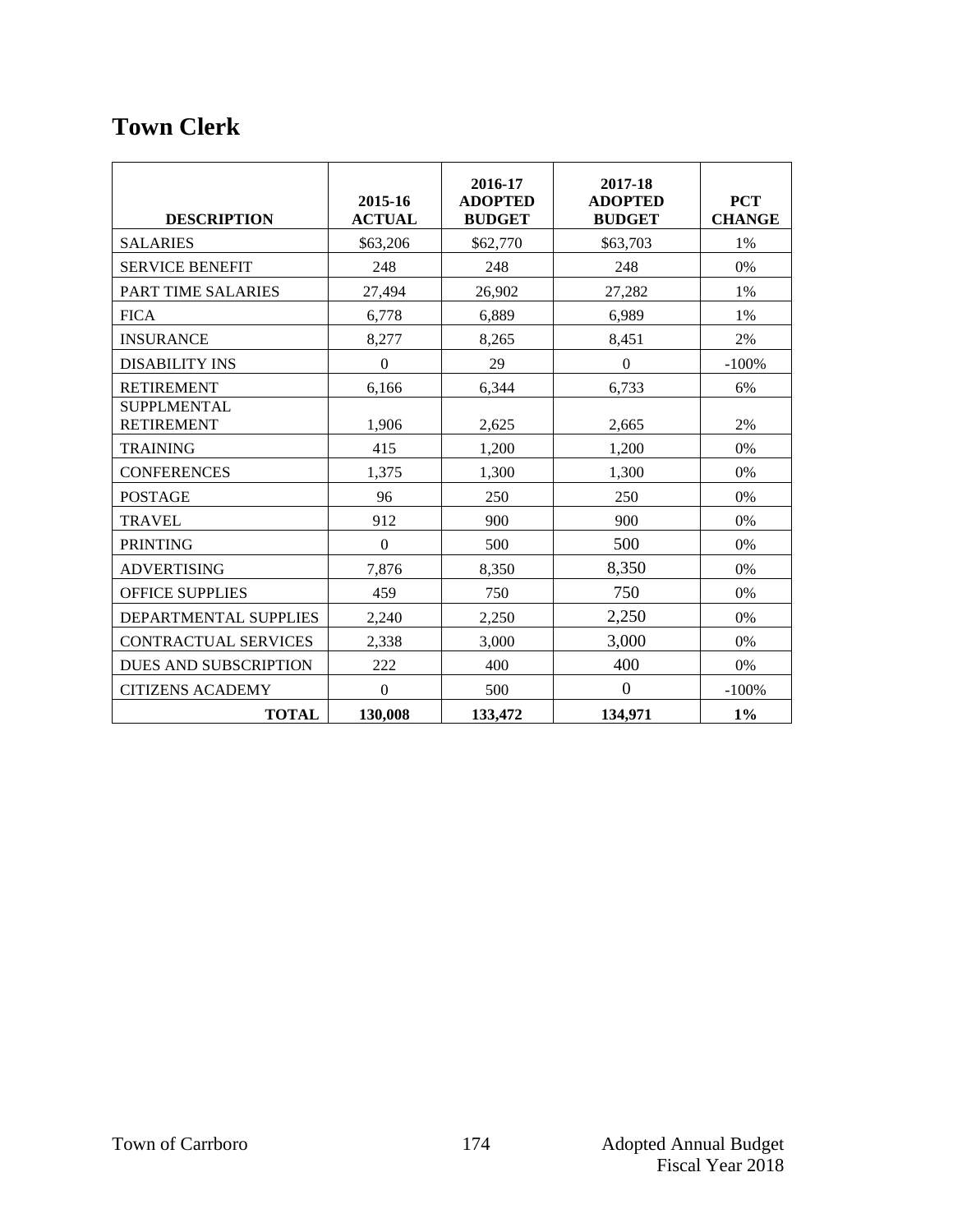### **Finance**

| <b>DESCRIPTION</b>                                                    | 2015-16<br><b>ACTUAL</b> | 2016-17<br><b>ADOPTED</b><br><b>BUDGET</b> | 2017-18<br><b>ADOPTED</b><br><b>BUDGET</b> | <b>PCT</b><br><b>CHANGE</b> |
|-----------------------------------------------------------------------|--------------------------|--------------------------------------------|--------------------------------------------|-----------------------------|
| <b>SALARIES</b>                                                       | \$402,354                | \$370,624                                  | \$379,790                                  | 2%                          |
| <b>OVERTIME</b>                                                       | $\boldsymbol{0}$         | 1,035                                      | 1,035                                      | 0%                          |
| <b>SERVICE BENEFIT</b>                                                | 1,160                    | 1,160                                      | 1,160                                      | 0%                          |
| PART TIME SALARIES                                                    | 382                      | $\boldsymbol{0}$                           | 0                                          | N/A                         |
| <b>WORKER'S</b><br><b>COMPENSATION</b>                                | $\boldsymbol{0}$         | $\boldsymbol{0}$                           | 0                                          | N/A                         |
| <b>FICA</b>                                                           | 29,342                   | 28,140                                     | 28,542                                     | 1%                          |
| <b>INSURANCE</b>                                                      | 69,549                   | 60,864                                     | 63,534                                     | 4%                          |
| <b>DISABILITY INS</b>                                                 | $\boldsymbol{0}$         | 510                                        | $\boldsymbol{0}$                           | $-100%$                     |
| <b>UNEMPLOYMENT INS</b><br><b>RESERVE</b>                             | $\boldsymbol{0}$         | $\boldsymbol{0}$                           | $\boldsymbol{0}$                           | N/A                         |
| <b>RETIREMENT</b>                                                     | 27,346                   | 26,730                                     | 28,788                                     | 8%                          |
| <b>SUPPLMENTAL</b><br><b>RETIREMENT</b>                               | 11,134                   | 11,061                                     | 11,394                                     | 3%                          |
| <b>TRAINING</b>                                                       | 3,990                    | 4,000                                      | 4,000                                      | 0%                          |
| <b>CONFERENCES</b>                                                    | 2,902                    | 3,500                                      | 3,500                                      | 0%                          |
| <b>POSTAGE</b>                                                        | 3,626                    | 3,760                                      | 3,760                                      | 0%                          |
| <b>TRAVEL</b>                                                         | 236                      | 500                                        | 500                                        | 0%                          |
| <b>RENT</b>                                                           | 6,861                    | 10.000                                     | 10,000                                     | 0%                          |
| <b>PRINTING</b>                                                       | 2.240                    | 1,870                                      | 1,870                                      | 0%                          |
| <b>ADVERTISING</b>                                                    | 470                      | 2,000                                      | 2,000                                      | 0%                          |
| <b>OFFICE SUPPLIES</b>                                                | 751                      | 2,000                                      | 2,000                                      | 0%                          |
| <b>DEPARTMENTAL</b><br><b>SUPPLIES</b>                                | 3,882                    | 8,000                                      | 8,000                                      | 0%                          |
| <b>CONTRACTUAL SERVICES</b>                                           | 134,600                  | 188,505                                    | 188,505                                    | 0%                          |
| <b>BANK SERVICE CHARGES</b>                                           | 6,449                    | $\overline{0}$                             | $\overline{0}$                             | N/A                         |
| DUES AND SUBSCRIPTION                                                 | 1,345                    | 2,100                                      | 2,100                                      | 0%                          |
| <b>CASH OVER/SHORT</b>                                                | $-39$                    | $\mathbf{0}$                               | $\mathbf{0}$                               | N/A                         |
| <b>MISCELLANEOUS</b>                                                  | 477                      | 700                                        | 700                                        | 0%                          |
| <b>GENERAL INSURANCE</b>                                              | 289,185                  | 300,737                                    | 300,737                                    | 0%                          |
| <b>PUBLIC OFFICIALS</b><br><b>LIABILITY INSURANCE</b><br><b>TOTAL</b> | 27,932<br>1,026,171      | 35,000<br>1,062,796                        | 35,000<br>1,076,915                        | 0%<br>$1\%$                 |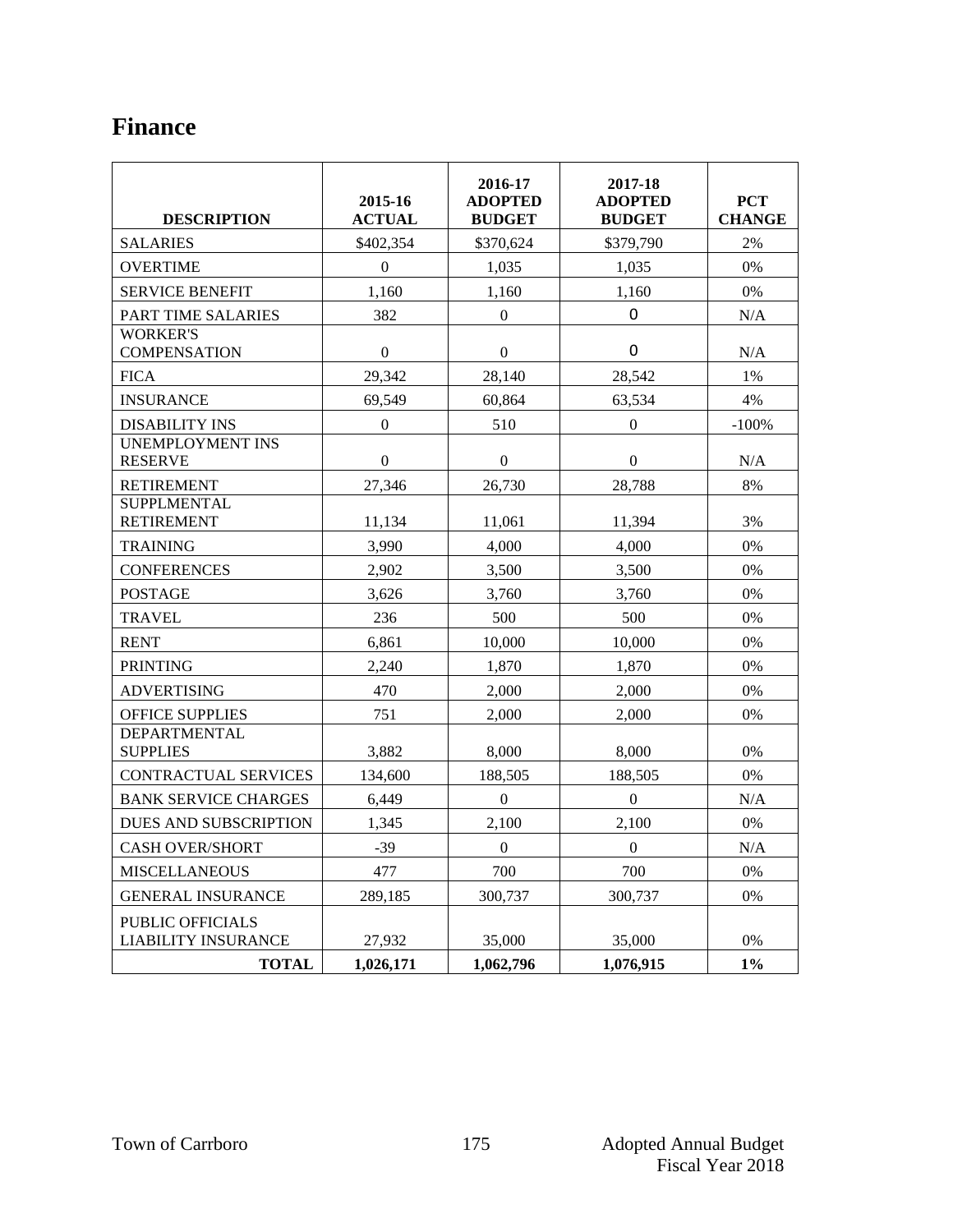### **Human Resources**

| <b>DESCRIPTION</b>                                            | 2015-16<br><b>ACTUAL</b> | 2016-17<br><b>ADOPTED</b><br><b>BUDGET</b> | 2017-18<br><b>ADOPTED</b><br><b>BUDGET</b> | <b>PCT</b><br><b>CHANGE</b> |
|---------------------------------------------------------------|--------------------------|--------------------------------------------|--------------------------------------------|-----------------------------|
| <b>SALARIES</b>                                               | \$89,424                 | \$182,081                                  | \$183,323                                  | 1%                          |
| <b>SERVICE BENEFIT</b>                                        | 248                      | $\mathbf{0}$                               | $\overline{0}$                             | N/A                         |
| TEMP. SALARY                                                  | 25,507                   | $\mathbf{0}$                               | 10,400                                     | N/A                         |
| <b>FICA</b>                                                   | 8,556                    | 13,954                                     | 14,049                                     | 1%                          |
| <b>INSURANCE</b>                                              | 12,822                   | 29,609                                     | 30,449                                     | 3%                          |
| <b>DISABILITY INS</b>                                         | $\boldsymbol{0}$         | 175                                        | $\overline{0}$                             | $-100%$                     |
| RETIREE INSURANCE                                             | 235,606                  | 276,000                                    | 276,000                                    | 0%                          |
| <b>UNEMPLOYMENT</b><br><b>INSURANCE</b>                       | 1,217                    | 5,000                                      | 5,000                                      | 0%                          |
| <b>RETIREMENT</b>                                             | 6.072                    | 13,656                                     | 13,896                                     | 2%                          |
| <b>SUPPLMENTAL</b><br><b>RETIREMENT</b>                       | 2,679                    | 5.462                                      | 5,500                                      | 1%                          |
| <b>TRAINING</b>                                               | 8.127                    | 5,800                                      | 2,000                                      | $-66%$                      |
| <b>EMPLOYEE TUITION</b><br><b>ASSISTANCE</b>                  | 2,250                    | 2,250                                      | 2,250                                      | 0%                          |
| ORGANIZATIONAL<br><b>DEVELOPMENT</b>                          | 329                      | 15,000                                     | 15,000                                     | 0%                          |
| <b>CONFERENCES</b>                                            | 550                      | 2.000                                      | 3,000                                      | 50%                         |
| <b>POSTAGE</b>                                                | 499                      | 300                                        | 300                                        | 0%                          |
| <b>TRAVEL</b>                                                 | 2,489                    | 1,200                                      | 1,000                                      | $-17%$                      |
| <b>RENT</b>                                                   | $\Omega$                 | $\mathbf{0}$                               | $\mathbf{0}$                               | N/A                         |
| <b>PRINTING</b>                                               | 20                       | 300                                        | 300                                        | $0\%$                       |
| <b>ADVERTISING</b>                                            | 5,702                    | 10,000                                     | 1,000                                      | $-90\%$                     |
| <b>OFFICE SUPPLIES</b>                                        | 412                      | 500                                        | 500                                        | $0\%$                       |
| DEPARTMENTAL SUPPLIES                                         | 5,266                    | 1,500                                      | 1,500                                      | 0%                          |
| CONTRACTUAL SERVICES                                          | 32,239                   | 40,000                                     | 40,000                                     | 0%                          |
| <b>GO PASSES</b>                                              | $\boldsymbol{0}$         | 1,500                                      | 1,500                                      | 0%                          |
| DUES AND SUBSCRIPTION                                         | 3,743                    | 1,000                                      | 500                                        | $-50%$                      |
| <b>EMPLOYEE WELLNESS</b><br><b>PROGRAM</b>                    | 2,039                    | 5,000                                      | 5,000                                      | 0%                          |
| <b>EMPLOYEE APPRECIATION</b><br><b>EVENTS</b><br><b>TOTAL</b> | 10,683<br>456,479        | 12,000<br>624,287                          | 12,000<br>624,467                          | 0%<br>$0\%$                 |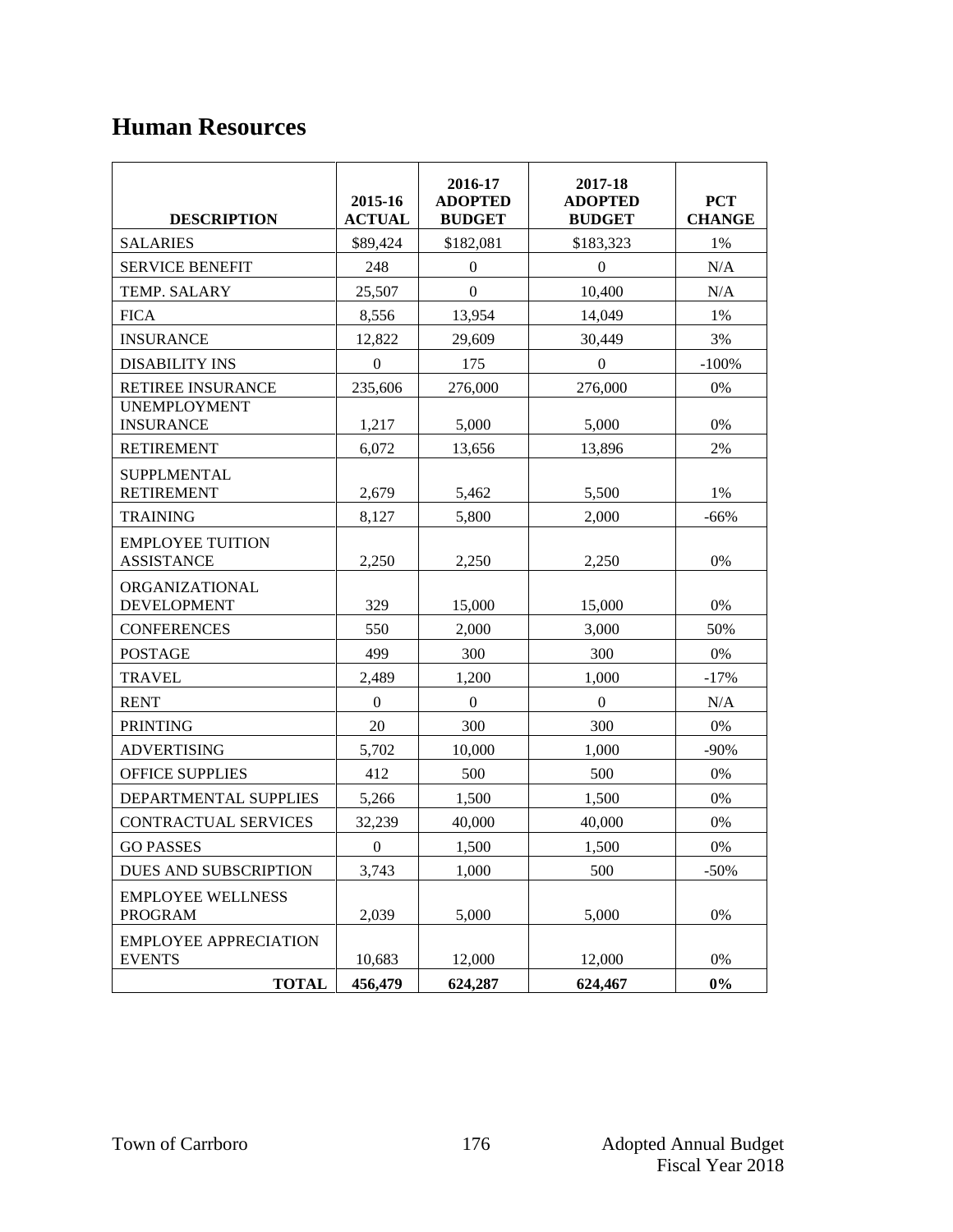# **Information Technology**

| <b>DESCRIPTION</b>                          | 2015-16<br><b>ACTUAL</b> | 2016-17<br><b>ADOPTED</b><br><b>BUDGET</b> | 2017-18<br><b>ADOPTED</b><br><b>BUDGET</b> | <b>PCT</b><br><b>CHANGE</b> |
|---------------------------------------------|--------------------------|--------------------------------------------|--------------------------------------------|-----------------------------|
| <b>SALARIES</b>                             | \$206,418                | \$207,624                                  | \$201,560                                  | $-3%$                       |
| <b>SERVICE BENEFIT</b>                      | 1,983                    | 1,774                                      | 1,983                                      | 12%                         |
| <b>FICA</b>                                 | 15,480                   | 16,036                                     | 15,572                                     | $-3%$                       |
| <b>INSURANCE</b>                            | 27,628                   | 28,345                                     | 29,351                                     | 4%                          |
| <b>DISABILITY INS</b>                       | $\Omega$                 | 433                                        | $\Omega$                                   | $-100%$                     |
| <b>RETIREMENT</b>                           | 14,102                   | 15,053                                     | 15,278                                     | 1%                          |
| <b>SUPPLMENTAL</b><br><b>RETIREMENT</b>     | 6,262                    | 6,229                                      | 6,047                                      | $-3%$                       |
| <b>TRAINING</b>                             | 695                      | 4,800                                      | 4,800                                      | 0%                          |
| <b>CONFERENCES</b>                          | $\Omega$                 | 750                                        | 750                                        | 0%                          |
| <b>TELEPHONE</b>                            | 70,649                   | 75,580                                     | 75,580                                     | 0%                          |
| <b>TRAVEL</b>                               | $\Omega$                 | 500                                        | 500                                        | 0%                          |
| M & R EQUIPMENT                             | 31,277                   | 32,050                                     | 32,050                                     | 0%                          |
| <b>MOTOR VEHICLE REPAIR</b>                 | 384                      | 350                                        | 350                                        | $0\%$                       |
| <b>FUEL</b>                                 | 208                      | 543                                        | 543                                        | 0%                          |
| <b>OFFICE SUPPLIES</b>                      | 889                      | 1,000                                      | 1.000                                      | 0%                          |
| <b>DEPARTMENTAL</b><br><b>SUPPLIES</b>      | 52,791                   | 25,125                                     | 25,125                                     | 0%                          |
| <b>COMPUTER &amp;</b><br><b>PERIPHERALS</b> | 236,020                  | 287,800                                    | 254,400                                    | $-12%$                      |
| <b>CONTRACTUAL</b><br><b>SERVICES</b>       | 586,125                  | 551,210                                    | 635,400                                    | 15%                         |
| <b>DUES AND</b><br><b>SUBSCRIPTION</b>      | 2,425                    | 4,100                                      | 4,100                                      | $0\%$                       |
| <b>EQUIPMENT</b>                            | 41,318                   | 92,000                                     | 116,000                                    | 26%                         |
| <b>TOTAL</b>                                | 1,294,653                | 1,351,302                                  | 1,420,389                                  | 5%                          |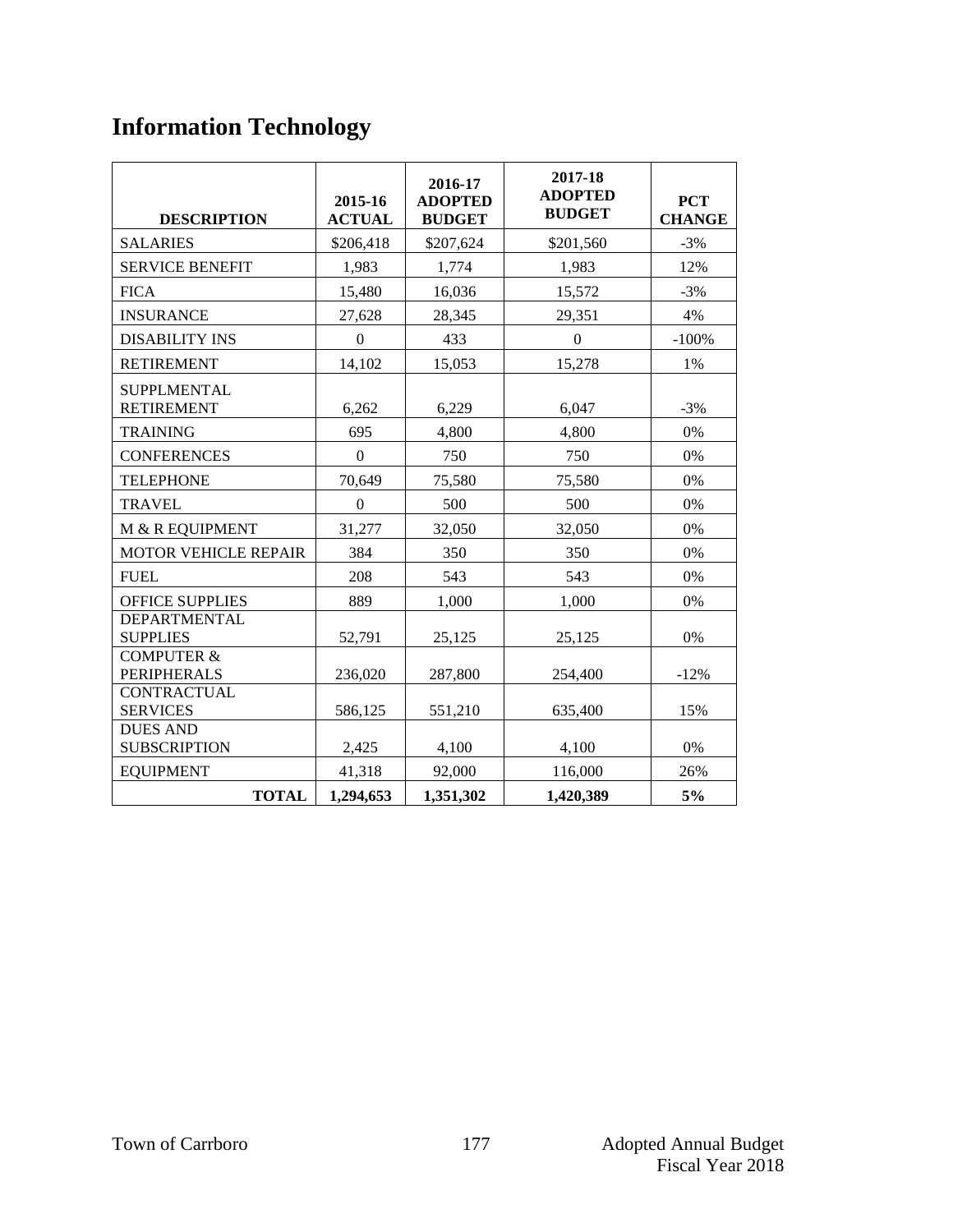# **Police Department**

|                             |                  | 2016-17            | 2017-18          |               |
|-----------------------------|------------------|--------------------|------------------|---------------|
|                             | 2015-16          | <b>ADOPTED</b>     | <b>ADOPTED</b>   | <b>PCT</b>    |
| <b>DESCRIPTION</b>          | <b>ACTUAL</b>    | <b>BUDGET</b>      | <b>BUDGET</b>    | <b>CHANGE</b> |
| <b>SALARIES</b>             | \$2,014,051      | \$2,029,980        | \$2,075,496      | 2%            |
| <b>OVERTIME</b>             | 51,286           | \$41,625           | 43,125           | 4%            |
| <b>SERVICE BENEFIT</b>      | 10,499           | \$10,748           | 11,323           | 5%            |
| <b>WORKERS</b>              |                  |                    |                  |               |
| <b>COMPENSATION</b>         | $\boldsymbol{0}$ | $\boldsymbol{0}$   | 2,500            | N/A           |
| TEMP. SALARY                | $\overline{0}$   | $\overline{0}$     | $\overline{0}$   | N/A           |
| <b>FICA</b>                 | 159,657          | 159,495            | 159,834          | 0%            |
| <b>INSURANCE</b>            | 418,921          | 406,742            | 440,739          | 8%            |
| <b>DISABILITY INS</b>       | $\Omega$         | $\overline{2,194}$ | $\boldsymbol{0}$ | $-100%$       |
| <b>RETIREMENT</b>           | 149,094          | 163,954            | 171,867          | 5%            |
| <b>SUPPLMENTAL</b>          |                  |                    |                  |               |
| <b>RETIREMENT</b>           | 101,572          | 103,548            | 101,553          | $-2%$         |
| <b>EARLY SEPARATION</b>     |                  |                    |                  |               |
| <b>ALLOWANCE</b>            | 128,779          | 136,923            | 159,509          | 16%           |
| <b>TRAINING</b>             | 33,183           | 41,750             | 32,907           | $-21%$        |
| <b>CONFERENCES</b>          | 200              | 3,000              | 8,690            | 190%          |
| <b>POSTAGE</b>              | 722              | 650                | 650              | $0\%$         |
| <b>TELEPHONE</b>            | 15,990           | 17,120             | 17,120           | 0%            |
| <b>TRAVEL</b>               | $\mathbf{0}$     | 250                | 250              | 0%            |
| M & R EQUIPMENT             | 3,469            | 7,670              | 7,670            | 0%            |
| <b>MOTOR VEHICLE REPAIR</b> | 38,889           | 45,992             | 50,086           | 9%            |
| <b>RENT</b>                 | 1,870            | 4,100              | 8,329            | 103%          |
| <b>PRINTING</b>             | 201              | 1,140              | 1,140            | 0%            |
| <b>FUEL</b>                 | 71,200           | 65,000             | 65,000           | 0%            |
| <b>OFFICE SUPPLIES</b>      | 3,403            | 4,059              | 4,235            | 4%            |
| <b>CANINE SUPPLIES</b>      | 5,595            | 3,500              | 3,500            | 0%            |
| DEPARTMENTAL SUPPLIES       | 24,845           | 43,754             | 43,754           | 0%            |
| DEPARTMENTAL SUPPLIES       |                  |                    |                  |               |
| (ABC Grant)                 | 16,000           | $\overline{0}$     | 17,000           | N/A           |
| <b>VEHICLE SUPPLIES</b>     | 4,419            | 9,525              | 10,477           | 10%           |
| FURNITURE & EQUIPMENT       |                  |                    |                  |               |
| NON-CAP                     | $\mathbf{0}$     | $\mathbf{0}$       | 10,000           | N/A           |
| <b>UNIFORMS</b>             | 36,425           | 56,096             | 56,596           | 1%            |
| <b>SEIZURES EXPENSE</b>     | 14               | $\boldsymbol{0}$   | $\boldsymbol{0}$ | N/A           |
| <b>FEDERAL SEIZURE</b>      |                  |                    |                  |               |
| <b>EXPENSES</b>             | 0                | $\mathbf{0}$       | 0                | N/A           |
| <b>COMMUNITY EVENTS</b>     | 407              | 1,000              | 1,500            | 50%           |
| CONTRACTUAL SERVICES        | 133,567          | 144,398            | 160,650          | 11%           |
| DUES AND SUBSCRIPTION       | 2,638            | 4,656              | 4,656            | 0%            |
| PRECIOUS METALS             |                  |                    |                  |               |
| <b>DEALERS</b>              | 76               | 200                | 200              | 0%            |
| <b>CASH OVER SHORT</b>      | 20               | $\theta$           |                  | N/A           |
| <b>MISCELLANEOUS</b>        | 5,927            | 5,500              | 5,500            | 0%            |
| <b>MEDICAL EXAMS</b>        | 7,820            | 9,165              | 9,165            | 0%            |
| <b>VEHICLES</b>             | 251,060          | 287,496            | 301,872          | 5%            |
| <b>TOTAL</b>                | 3,691,797        | 3,811,230          | 3,986,893        | 5%            |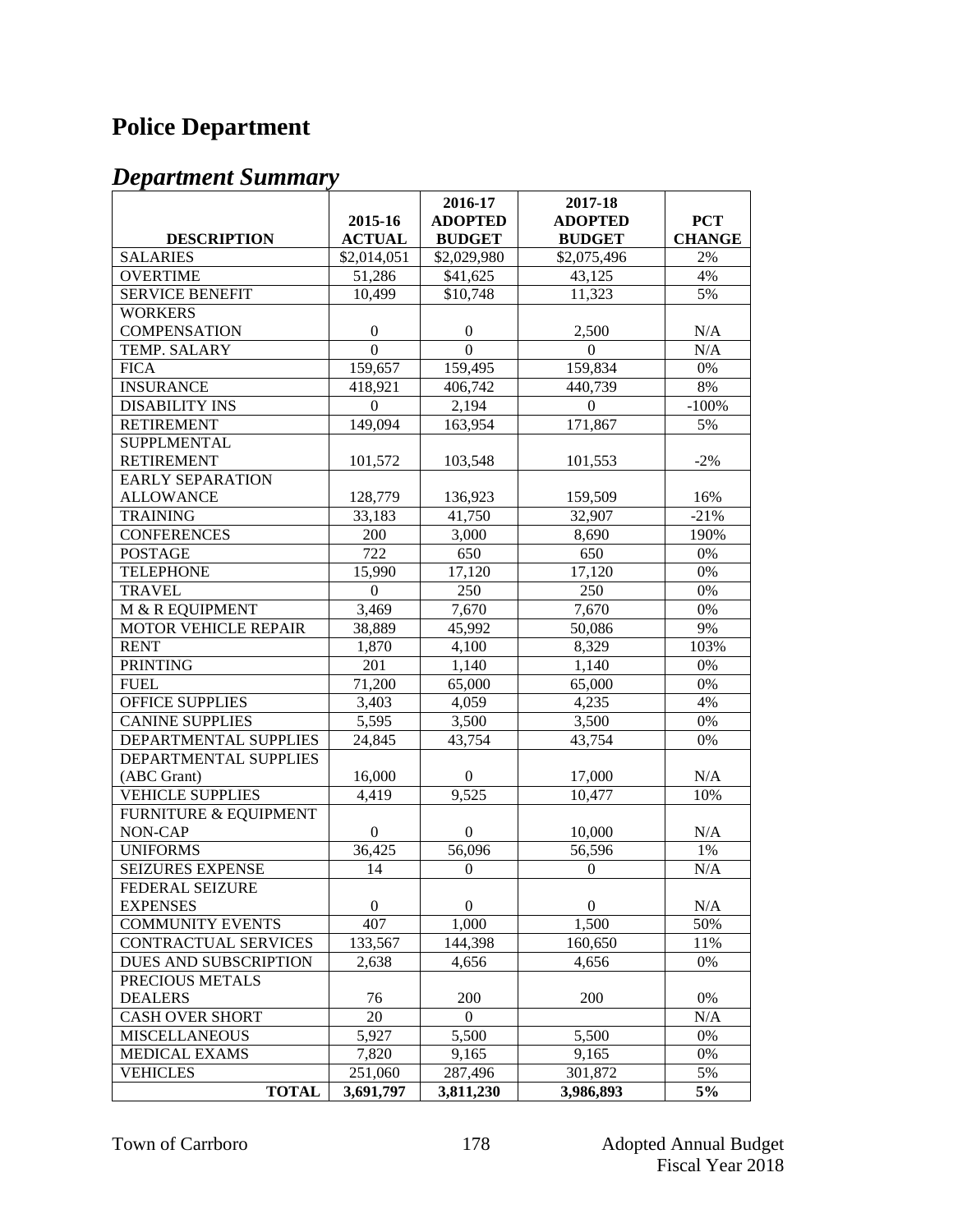### **Fire and Rescue**

| <b>DESCRIPTION</b>                                 | 2015-16<br><b>ACTUAL</b> | 2016-17<br><b>ADOPTED</b><br><b>BUDGET</b> | 2017-18<br><b>ADOPTED</b><br><b>BUDGET</b> | <b>PCT</b><br><b>CHANGE</b> |
|----------------------------------------------------|--------------------------|--------------------------------------------|--------------------------------------------|-----------------------------|
| <b>SALARIES</b>                                    | \$1,699,296              | \$1,738,982                                | \$1,760,124                                | 1%                          |
| <b>OVERTIME</b>                                    | 33,365                   | 32,000                                     | 36,000                                     | 13%                         |
| <b>SERVICE BENEFIT</b>                             | 12,604                   | 11,488                                     | 12,648                                     | 10%                         |
| <b>SHIFT WAGES</b>                                 | 102,288                  | 79,987                                     | 106,500                                    | 33%                         |
| PART TIME SALARIES                                 | 118                      | 0                                          | $\theta$                                   | N/A                         |
| <b>FICA</b>                                        | 133,912                  | 134,128                                    | 135,821                                    | 1%                          |
| <b>INSURANCE</b>                                   | 379,045                  | 376,354                                    | 396,880                                    | 5%                          |
| <b>DISABILITY INS</b>                              | $\overline{0}$           | 1,394                                      | $\mathbf{0}$                               | $-100%$                     |
| <b>RETIREMENT</b>                                  | 123,791                  | 130,424                                    | 133,417                                    | 2%                          |
| <b>SUPPLMENTAL</b><br><b>RETIREMENT</b>            | 55,445                   | 52,169                                     | 52,803                                     | 1%                          |
| <b>FIREMENS PENSION</b>                            | 3,444                    | \$2,640                                    | 2,640                                      | 0%                          |
| <b>TRAINING</b>                                    | 23,451                   | 23,500                                     | 20,800                                     | $-11%$                      |
| <b>CONFERENCES</b>                                 | 685                      | 1,500                                      | 3,500                                      | 133%                        |
| <b>POSTAGE</b>                                     | 1,411                    | 250                                        | 300                                        | 20%                         |
| <b>TELEPHONE</b>                                   | 3,640                    | 4,400                                      | 4,454                                      | 1%                          |
| <b>TRAVEL</b>                                      | 4,811                    | $\overline{0}$                             | $\boldsymbol{0}$                           | N/A                         |
| M & R EQUIPMENT                                    | 31,684                   | 35,150                                     | 37,550                                     | 7%                          |
| <b>MOTOR VEHICLE REPAIR</b>                        | 33,652                   | 31,250                                     | 33,000                                     | 6%                          |
| <b>PRINTING</b>                                    | $\overline{0}$           | 700                                        | 200                                        | $-71%$                      |
| <b>FUEL</b>                                        | 17,197                   | 25,000                                     | 25,000                                     | 0%                          |
| <b>OFFICE SUPPLIES</b>                             | 1,669                    | 2,956                                      | 1,756                                      | $-41%$                      |
| <b>DEPARTMENTAL</b><br><b>SUPPLIES</b>             | 11,586                   | 50,000                                     | 63,105                                     | 26%                         |
| <b>DEPT SUPPLIES-CAR</b><br><b>SEATS</b>           | 890                      | 2,500                                      | 2,500                                      | 0%                          |
| <b>VEHICLE SUPPLIES</b>                            | $\boldsymbol{0}$         | $\boldsymbol{0}$                           | $\boldsymbol{0}$                           | N/A                         |
| <b>FURNITURE &amp;</b><br><b>EQUIPMENT NON-CAP</b> | 2,933                    | 3,000                                      | $\boldsymbol{0}$                           | $-100%$                     |
| <b>MEDICAL SUPPLIES</b>                            | 11,750                   | 10,000                                     | 10,000                                     | 0%                          |
| <b>UNIFORMS</b>                                    | 55,127                   | 47,017                                     | 42,798                                     | $-9%$                       |
| <b>CONTRACTUAL</b><br><b>SERVICES</b>              | 15,821                   | 20,732                                     | 23,992                                     | 16%                         |
| <b>DUES AND</b><br><b>SUBSCRIPTION</b>             | 3,179                    | 5,000                                      | 5,000                                      | 0%                          |
| <b>MEDICAL EXAMS</b>                               | 10,498                   | 10,500                                     | 10,500                                     | 0%                          |
| PROGRAM INSURANCE                                  | 2,840                    | 3,044                                      | 3,044                                      | 0%                          |
| <b>TOTAL</b>                                       | 2,776,130                | 2,836,065                                  | 2,924,332                                  | 3%                          |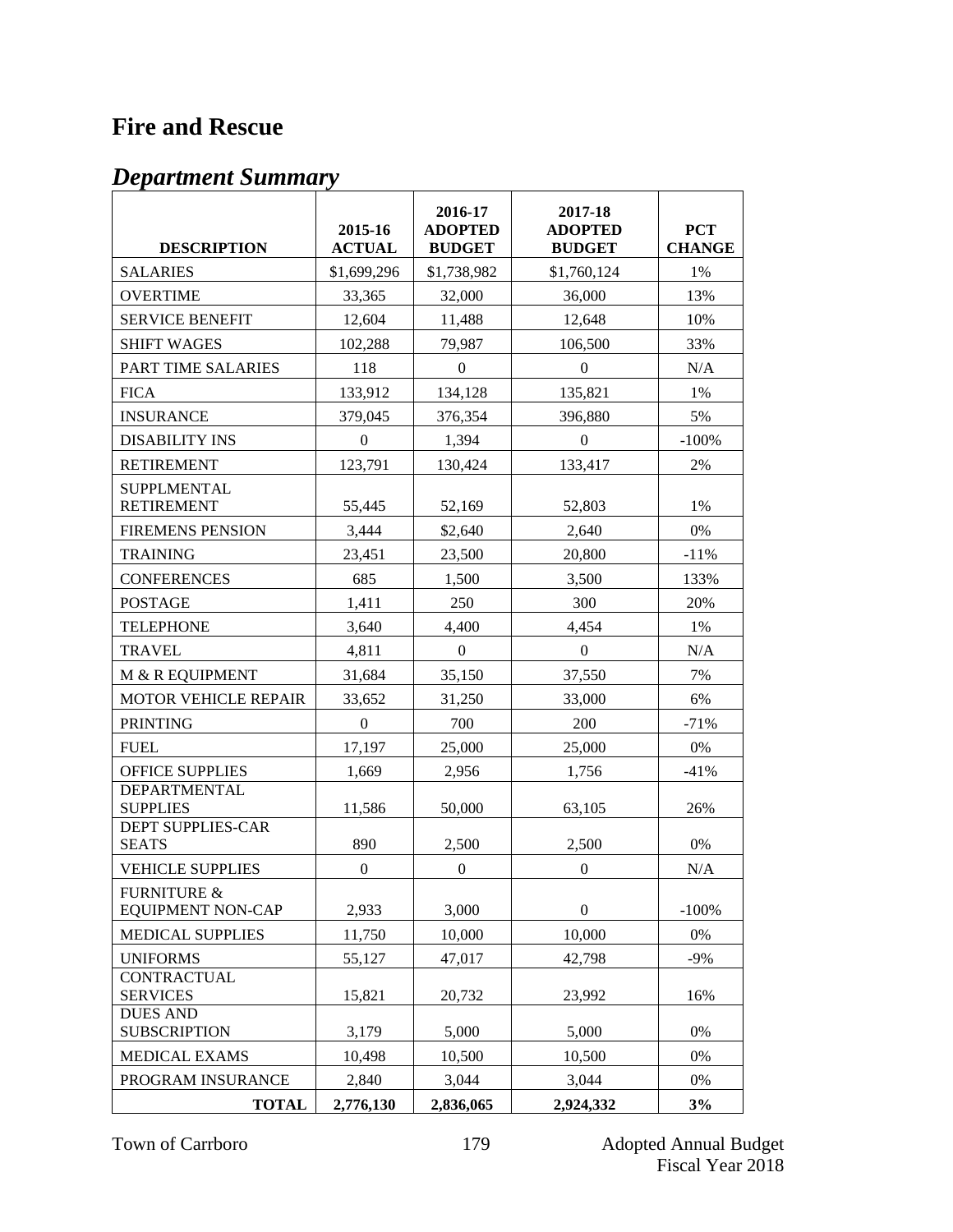### **Planning**

|                                       | 2015-16          | 2016-17<br><b>ADOPTED</b> | 2017-18<br><b>ADOPTED</b> | <b>PCT</b>    |
|---------------------------------------|------------------|---------------------------|---------------------------|---------------|
| <b>DESCRIPTION</b>                    | <b>ACTUAL</b>    | <b>BUDGET</b>             | <b>BUDGET</b>             | <b>CHANGE</b> |
| <b>SALARIES</b>                       | \$818,520        | \$804,393                 | \$876,459                 | 9%            |
| <b>SERVICE</b>                        |                  |                           |                           |               |
| <b>BENEFIT</b>                        | 6,394            | 5,576                     | 4,252                     | $-24%$        |
| <b>PART TIME</b>                      |                  |                           |                           |               |
| <b>SALARIES</b>                       | $\boldsymbol{0}$ | 24,182                    | 24,521                    | 1%            |
| <b>FICA</b>                           | 59,940           | 63,913                    | 69,460                    | 9%            |
| <b>INSURANCE</b>                      | 136,673          | 138,653                   | 153,267                   | 11%           |
| <b>DISABILITY INS</b>                 | $\Omega$         | 1,191                     | 0                         | $-100%$       |
| <b>RETIREMENT</b>                     | 55,790           | 60,956                    | 68,176                    | 12%           |
| <b>SUPPLMENTAL</b>                    |                  |                           |                           |               |
| <b>RETIREMENT</b>                     | 24,539           | 24,152                    | 26,295                    | 9%            |
| <b>TRAINING</b>                       | 4,315            | 6,850                     | 7,000                     | 2%            |
| <b>PROFESSIONAL</b>                   |                  |                           |                           |               |
| <b>SERVICES</b>                       | $\overline{0}$   | $\boldsymbol{0}$          | 600                       | N/A           |
| <b>CONFERENCES</b>                    | 2,235            | 4,300                     | 4,300                     | 0%            |
| <b>POSTAGE</b>                        | 922              | 1,100                     | 1,350                     | 23%           |
| <b>TELEPHONE</b>                      | 1,252            | 1,600                     | 1,600                     | 0%            |
| <b>TRAVEL</b>                         | 159              | 850                       | 850                       | 0%            |
| M & R                                 |                  |                           |                           |               |
| <b>EQUIPMENT</b>                      | $\boldsymbol{0}$ | 500                       | 500                       | 0%            |
| <b>MOTOR VEHICLE</b>                  |                  |                           |                           |               |
| <b>REPAIR</b>                         | 519              | 1,700                     | 1,700                     | 0%            |
| <b>RENT</b>                           | 3,003            | 5,500                     | 5,500                     | 0%            |
| <b>PRINTING</b>                       | 2,944            | 3,900                     | 3,600                     | $-8%$         |
| <b>ADVERTISING</b>                    | 2,324            | 2,900                     | 2,900                     | 0%            |
| <b>FUEL</b>                           | 1,389            | 2,000                     | 2,050                     | 2%            |
| <b>OFFICE SUPPLIES</b>                | 472              | 1,575                     | 1,575                     | 0%            |
| <b>DEPARTMENTAL</b>                   |                  |                           |                           |               |
| <b>SUPPLIES</b>                       | 4,060            | 6,200                     | 4,200                     | $-32%$        |
| <b>FURNITURE &amp;</b>                |                  |                           |                           |               |
| <b>EQUIPMENT</b>                      |                  |                           |                           |               |
| NON-CAP                               |                  | $\Omega$                  | 1,600                     | N/A           |
| <b>UNIFORMS</b>                       | 809              | 1,100                     | 1,100                     | 0%            |
| <b>CONTRACTUAL</b>                    |                  |                           |                           |               |
| <b>SERVICES</b>                       | 80,844           | 55,000                    | 50,169                    | $-9%$         |
| <b>ENGINEERING</b><br><b>SERVICES</b> | 123,597          | 135,000                   | 135,000                   | 0%            |
| <b>BICYCLE</b>                        |                  |                           |                           |               |
| <b>FRIENDLY</b>                       |                  |                           |                           |               |
| <b>COMMUNITY</b>                      | $\boldsymbol{0}$ | 28,050                    | 25,000                    | $-11%$        |
| <b>DUES AND</b>                       |                  |                           |                           |               |
| <b>SUBSCRIPTION</b>                   | 3,201            | 3,740                     | 3,740                     | 0%            |
| <b>TOTAL</b>                          | 1,333,900        | 1,384,881                 | 1,476,764                 | 7%            |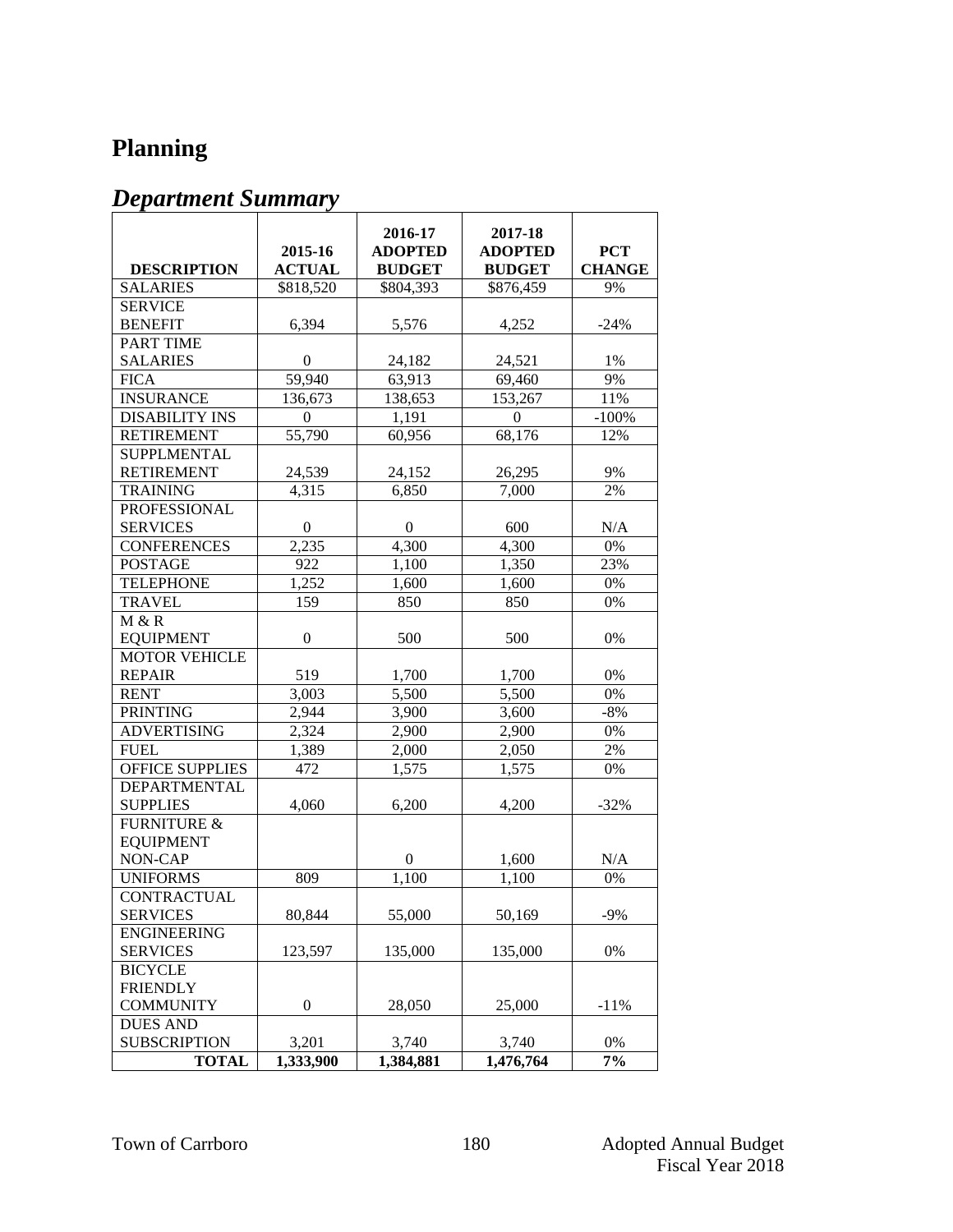# **Transportation**

| <b>DESCRIPTION</b> | 2015-16<br><b>ACTUAL</b> | 2016-17<br><b>ADOPTED</b><br><b>BUDGET</b> | 2017-18<br><b>ADOPTED</b><br><b>BUDGET</b> | <b>PCT</b><br><b>CHANGE</b> |
|--------------------|--------------------------|--------------------------------------------|--------------------------------------------|-----------------------------|
| <b>CONTRACTUAL</b> |                          |                                            |                                            |                             |
| <b>SERVICES</b>    | \$1,540,288              | \$1,636,688                                | \$1,751,256                                | 7%                          |
| VEHICLES           |                          | 83,600                                     | 83,600                                     | 0%                          |
| <b>TOTAL</b>       | 1,540,288                | 1,720,288                                  | 1,834,856                                  | 7%                          |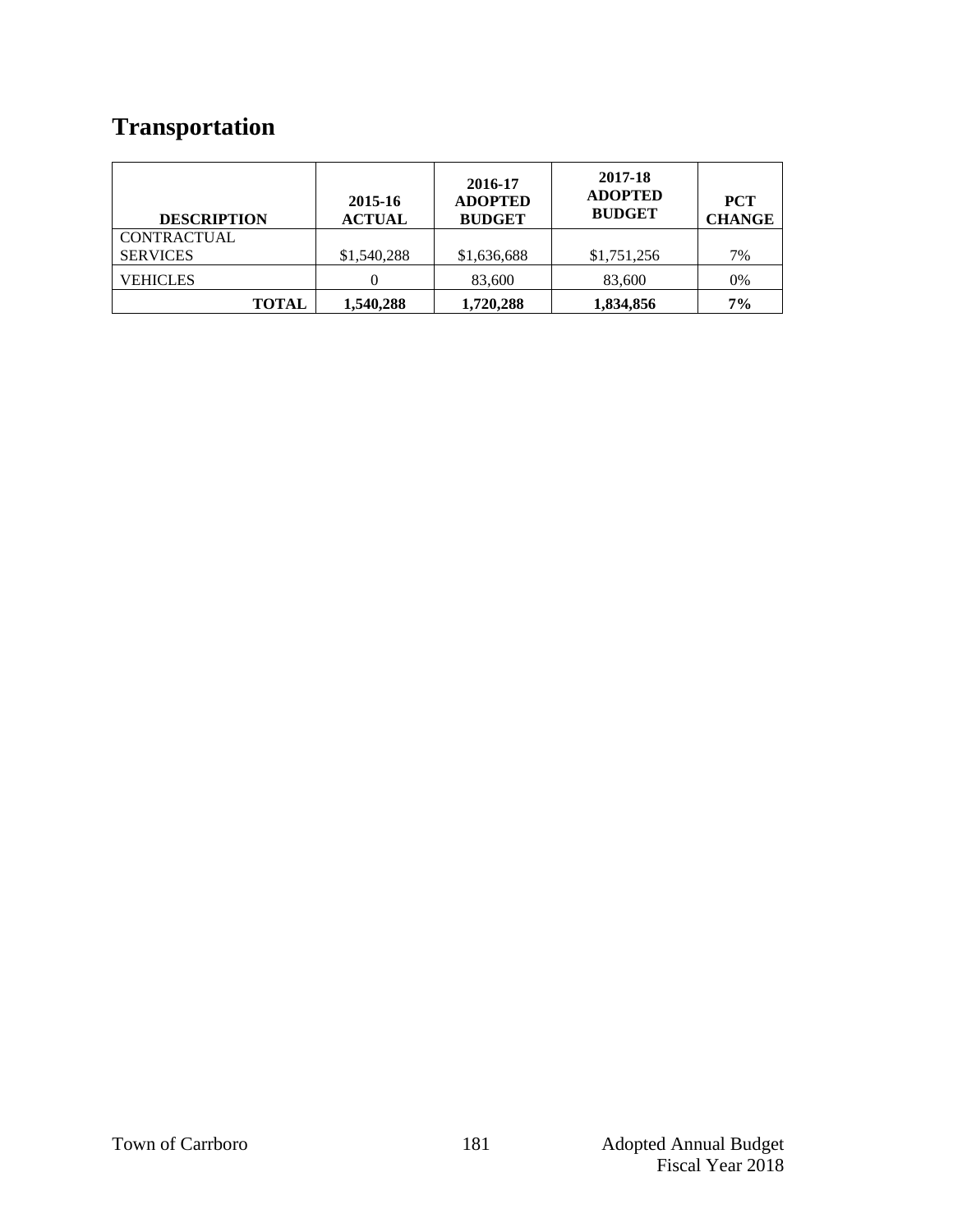### **Public Works**

|                                  | 2015-16          | 2016-17<br><b>ADOPTED</b> | 2017-18<br><b>ADOPTED</b> | <b>PCT</b>    |
|----------------------------------|------------------|---------------------------|---------------------------|---------------|
| <b>DESCRIPTION</b>               | <b>ACTUAL</b>    | <b>BUDGET</b>             | <b>BUDGET</b>             | <b>CHANGE</b> |
| <b>SALARIES</b>                  | \$1,162,104      | \$1,413,856               | \$1,409,598               | 0%            |
| <b>OVERTIME</b>                  | 18.828           | 12,000                    | 12,250                    | 2%            |
| <b>SERVICE BENEFIT</b>           | 8,892            | 8,475                     | 8,475                     | 0%            |
| <b>WORKERS COMPENSATION</b>      | $\mathbf{0}$     | 0                         | $\theta$                  | N/A           |
| <b>FICA</b>                      | 84,859           | 110,142                   | 109,096                   | $-1\%$        |
| <b>INSURANCE</b>                 | 282,630          | 345,152                   | 351,364                   | 2%            |
| <b>DISABILITY INS</b>            | $\mathbf{0}$     | 1,849                     | $\mathbf{0}$              | $-100%$       |
| <b>RETIREMENT</b>                | 78,092           | 103,008                   | 106,847                   | 4%            |
| SUPPLMENTAL                      |                  |                           |                           |               |
| <b>RETIREMENT</b>                | 35,037           | 42,471                    | 42,288                    | $0\%$         |
| <b>TRAINING</b>                  | 5,821            | 9,000                     | 12,000                    | 33%           |
| <b>COMMERCIAL DRIVERS</b>        |                  |                           |                           |               |
| <b>LICENSE</b>                   | 490              | 1,050                     | 870                       | $-17%$        |
| PROFESSIONAL SERVICES            | 84,385           | 17,000                    | 15,000                    | $-12%$        |
| <b>CONFERENCES</b>               | $\theta$         | 1,000                     | 1,000                     | $0\%$         |
| <b>POSTAGE</b>                   | 165              | 200                       | 200                       | 0%            |
| <b>TELEPHONE</b>                 | 9.838            | 7,420                     | 7,420                     | 0%            |
| M & R EQUIPMENT                  | 13,303           | 27,000                    | 26,800                    | $-1\%$        |
| <b>M AND R BUILDINGS</b>         | 131,566          | 118,700                   | 120,400                   | 1%            |
| M & R PARKS                      | $\overline{0}$   | 2,500                     | 2,500                     | 0%            |
| M & R GROUNDS                    | $\boldsymbol{0}$ | 1,200                     | 1,200                     | 0%            |
| MOTOR VEHICLE REPAIR             | 124,218          | 105,444                   | 106,450                   | 1%            |
| <b>RENT</b>                      | 4,469            | 10,600                    | 9,800                     | $-8%$         |
| <b>PRINTING</b>                  | 57               | 4,595                     | 4,600                     | $0\%$         |
| <b>ADVERTISING</b>               | 63               | 500                       | 750                       | 50%           |
| <b>UTILITIES</b>                 | 290,074          | 317,405                   | 319,000                   | 1%            |
| PARK UTILITIES                   | 37,887           | 41,850                    | 41,900                    | 0%            |
| <b>FUEL</b>                      | 58,786           | 80,000                    | 80,047                    | 0%            |
| <b>FUEL SYSTEM</b>               | 840              | 900                       | 900                       | 0%            |
| OFFICE SUPPLIES                  | 2.994            | 5,000                     | 5,000                     | $0\%$         |
| DEPARTMENTAL SUPPLIES            | 116,676          | 131,305                   | 125,200                   | $-5%$         |
| PARK SUPPLIES                    | 13,356           | 58,500                    | 51,900                    | $-11%$        |
| PURCHASE FOR RESALE              | 8,680            | 9,700                     | 9,700                     | 0%            |
| TRAFFIC CALMING DEVISES          | $\theta$         | $\mathbf{0}$              | $\mathbf{0}$              | N/A           |
| YARD WASTE CARTS                 | 5,500            | 4,850                     | 4,850                     | 0%            |
| <b>VEHICLE SUPPLIES</b>          | 3,636            | 6,508                     | 6,700                     | 3%            |
| <b>FURNITURE &amp; EQUIPMENT</b> |                  |                           |                           |               |
| NON-CAP                          | 4,221            | 21,219                    | 3,250                     | $-85%$        |
| <b>UNIFORMS</b>                  | 7,102            | 15,738                    | 17,300                    | 10%           |
| CONTRACTUAL SERVICES             | 226,446          | 241,366                   | 242,355                   | 0%            |
| <b>LANDFILL FEES</b>             | 309,632          | 310,900                   | 311,000                   | 0%            |
| DUES AND SUBSCRIPTION            | 1,450            | 2,200                     | 2,600                     | 18%           |
| <b>MISCELLANEOUS</b>             | 290              | $\overline{0}$            | $\mathbf{0}$              | N/A           |
| <b>OWASA SEWER FEE</b>           |                  |                           |                           |               |
| <b>REIMBURSEMENT</b>             | 2,000            | $\overline{0}$            | 0                         | N/A           |
| <b>EOUIPMENT</b>                 | 340,654          | 110,898                   | 27,305                    | -75%          |
| <b>VEHICLES</b>                  | $\Omega$         | 26,195                    | 9,000                     | $-66%$        |
| OTHER CAPITAL ASSETS             | 27,485           | $\overline{0}$            | $\overline{0}$            | N/A           |
| <b>TOTAL</b>                     | 3,502,529        | 3,727,696                 | 3,606,915                 | $-3%$         |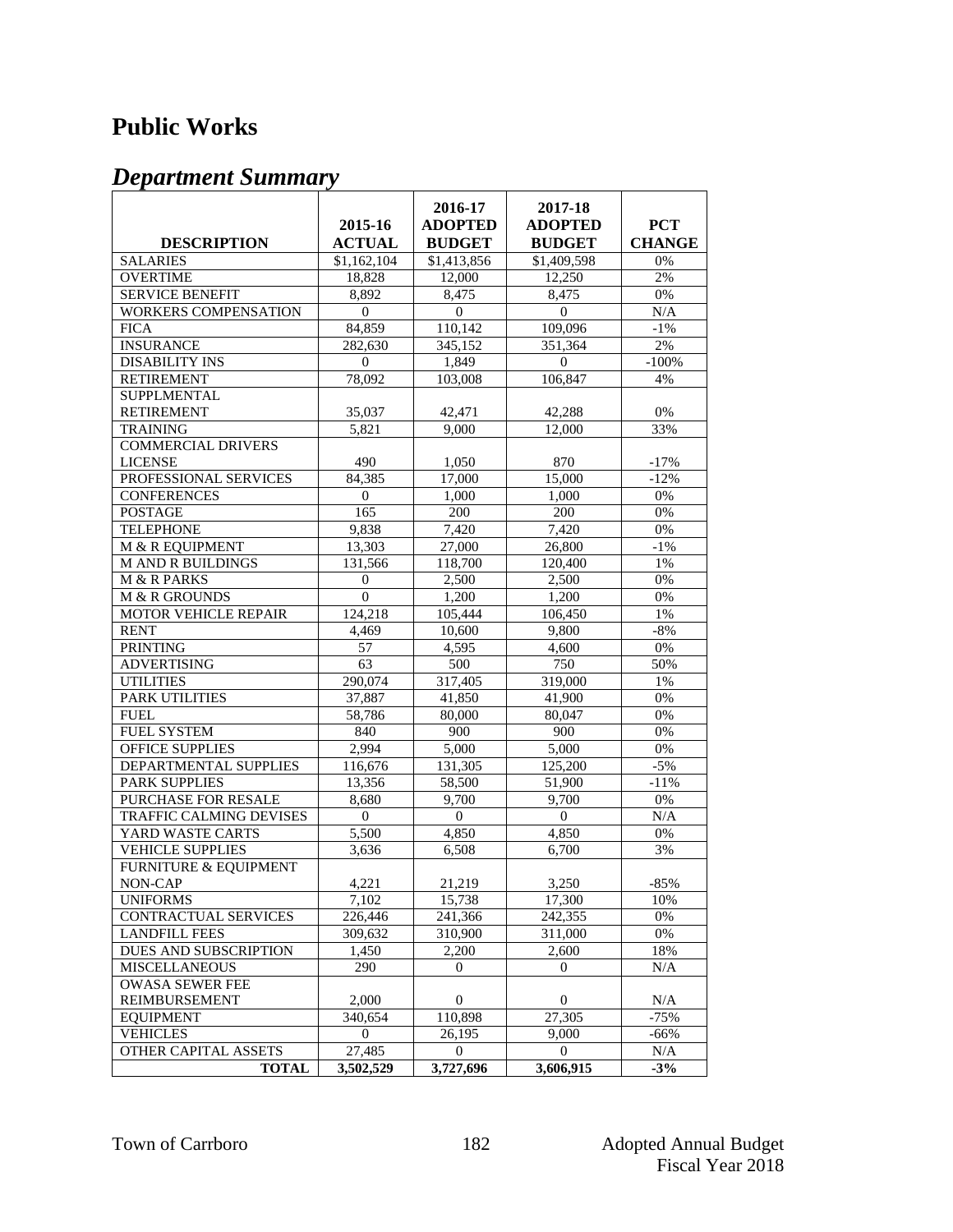#### **Recreation and Parks**

|                                  |               | 2016-17          | 2017-18          |               |
|----------------------------------|---------------|------------------|------------------|---------------|
|                                  | 2015-16       | <b>ADOPTED</b>   | <b>ADOPTED</b>   | <b>PCT</b>    |
| <b>DESCRIPTION</b>               | <b>ACTUAL</b> | <b>BUDGET</b>    | <b>BUDGET</b>    | <b>CHANGE</b> |
| <b>SALARIES</b>                  | \$631,600     | \$630,229        | \$625,815        | $-1\%$        |
| <b>SERVICE BENEFIT</b>           | 4,715         | 4,298            | 3,842            | $-11%$        |
| PART TIME SALARIES               | 57,001        | 53,762           | 54,569           | 2%            |
| TEMP. SALARY                     | 192,056       | 251,038          | 253,756          | 1%            |
| <b>FICA</b>                      | 65,585        | 71,935           | 70,982           | $-1\%$        |
| <b>INSURANCE</b>                 | 136,145       | 134,294          | 136,078          | 1%            |
| <b>DISABILITY INS</b>            | $\mathbf{0}$  | 776              | $\Omega$         | $-100%$       |
| <b>RETIREMENT</b>                | 46,982        | 49,584           | 50,760           | 2%            |
| <b>SUPPLMENTAL</b>               |               |                  |                  |               |
| <b>RETIREMENT</b>                | 18,128        | 20,517           | 20,092           | $-2%$         |
| <b>TRAINING</b>                  | 566           | 3,150            | 3,150            | 0%            |
| PROFESSIONAL SERVICES            | \$0           | \$2,000          | 2,000            | 0%            |
| <b>CONFERENCES</b>               | 4,723         | 6,850            | 6,850            | 0%            |
| <b>POSTAGE</b>                   | 6,892         | 7,440            | 7,440            | 0%            |
| <b>TELEPHONE</b>                 | 945           | 1,190            | 1,190            | 0%            |
| <b>TRAVEL</b>                    | 165           | $\Omega$         | $\Omega$         | N/A           |
| M & R EQUIPMENT                  | 735           | 1,790            | 1,790            | 0%            |
| <b>M AND R BUILDINGS</b>         | 42,618        | 49,902           | 49,902           | 0%            |
| M & R PARKS                      | 287           | 3,920            | 3,920            | 0%            |
| <b>MOTOR VEHICLE REPAIR</b>      | 427           | 1,050            | 1,050            | 0%            |
| <b>RENT</b>                      | 43,522        | 56,350           | 56,350           | 0%            |
| <b>PRINTING</b>                  | 11,447        | 15,000           | 15,000           | 0%            |
| <b>ADVERTISING</b>               | 2.409         | 3,910            | 3,910            | 0%            |
| <b>FUEL</b>                      | 824           | 1,000            | 1,000            | 0%            |
| OFFICE SUPPLIES                  | 1,257         | 3,000            | 3,000            | 0%            |
| DEPARTMENTAL SUPPLIES            | 41,394        | 45,000           | 44,500           | $-1\%$        |
| <b>UNIFORMS</b>                  | 21,757        | 20,000           | 20,000           | 0%            |
| <b>FURNITURE &amp; EQUIPMENT</b> |               |                  |                  |               |
| NON-CAP                          | $\mathbf{0}$  | 10,000           | $\mathbf{0}$     | $-100%$       |
| CONTRACTUAL SERVICES             | 79,153        | 123,696          | 113,696          | $-8%$         |
| <b>COMMUNITY EVENTS</b>          | 54            | $\mathbf{0}$     | $\overline{0}$   | N/A           |
| <b>COMMUNITY EVENTS-</b>         |               |                  |                  |               |
| <b>CARRBORO DAY</b>              | 6,872         | 9,200            | 9,200            | 0%            |
| <b>COMMUNITY EVENTS-</b>         |               |                  |                  |               |
| <b>MUSIC FEST</b>                | 42,173        | 35,500           | 38,500           | 8%            |
| <b>COMMUNITY EVENTS-</b>         |               |                  |                  |               |
| POETRY ALIVE                     | 6,200         | 4,250            | 4,250            | 0%            |
| <b>COMMUNITY EVENTS -</b>        |               |                  |                  |               |
| FREIGHT TRAIN BLUES              | 14,795        | $\boldsymbol{0}$ | $\boldsymbol{0}$ | N/A           |
| <b>COMMUNITY EVENTS-JULY</b>     |               |                  |                  |               |
| 4TH                              | 18,675        | 20,000           | 20,000           | 0%            |
| <b>COMMUNITY EVENTS-FILM</b>     |               |                  |                  |               |
| <b>FEST</b>                      | 21,858        | 13,950           | 13,950           | 0%            |
| <b>COMMUNITY EVENTS -</b>        |               |                  |                  |               |
| <b>OPEN STREETS</b>              | 3,916         | 10,000           | 10,000           | 0%            |
| DUES AND SUBSCRIPTION            | 3,455         | 3,000            | 3,500            | 17%           |
| <b>OTHER CAPITAL ASSETS</b>      | 5,906         | $\boldsymbol{0}$ | $\mathbf{0}$     | N/A           |
| <b>TOTAL</b>                     | 1,535,240     | 1,667,581        | 1,650,042        | $-1%$         |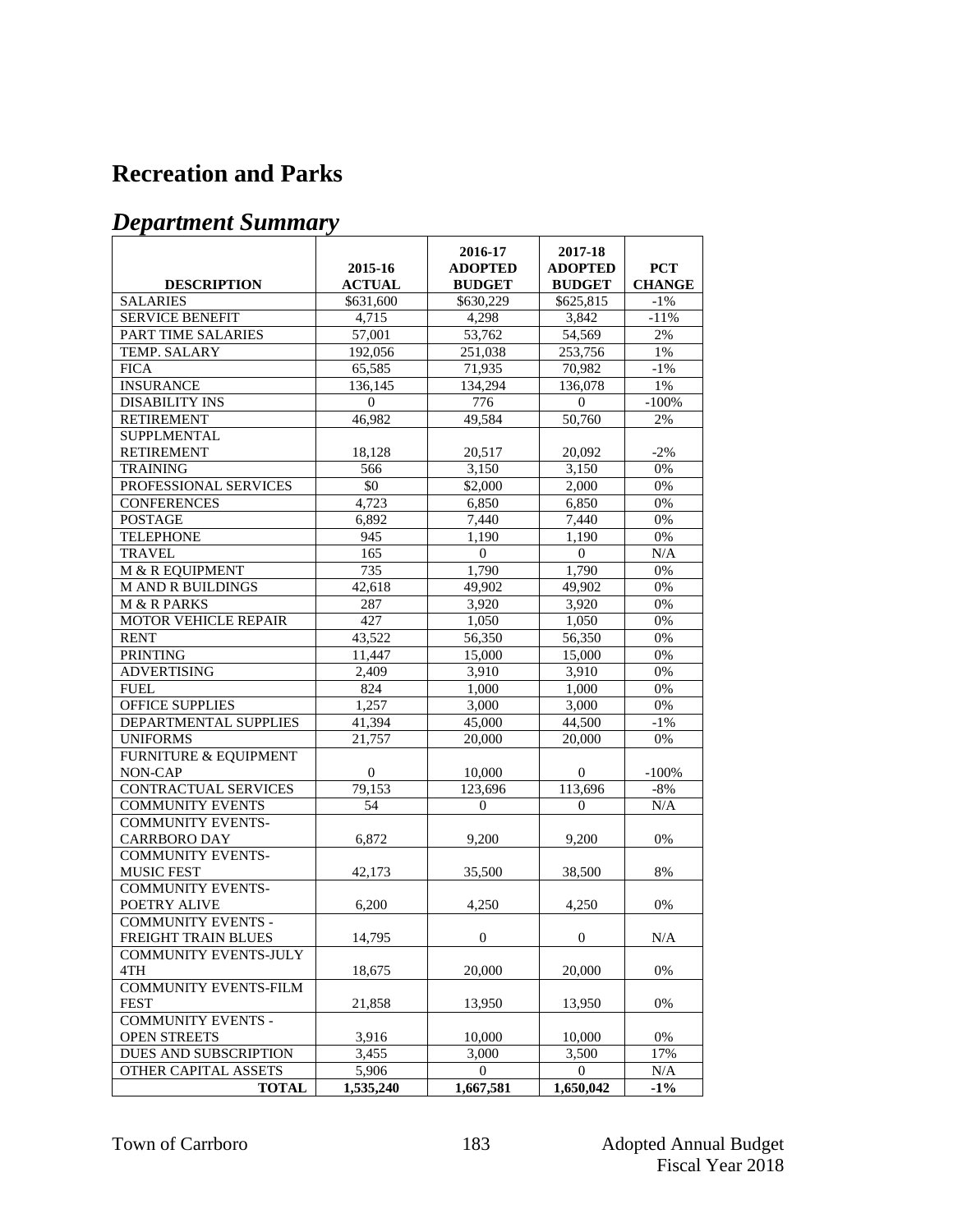# **Nondepartmental**

### *General*

| <b>DESCRIPTION</b>                          | 2015-16<br><b>ACTUAL</b> | 2016-17<br><b>ADOPTED</b><br><b>BUDGET</b> | 2017-18<br><b>ADOPTED</b><br><b>BUDGET</b> | <b>PCT</b><br><b>CHANGE</b> |
|---------------------------------------------|--------------------------|--------------------------------------------|--------------------------------------------|-----------------------------|
| <b>SALARIES</b>                             | 0                        | \$298,719                                  | \$306,065                                  | 2.5%                        |
| <b>PAY PLAN STUDY</b><br><b>ADJUSTMENTS</b> | $\theta$                 | 0                                          | \$300,000                                  | N/A                         |
| DEPENDENT HEALTH<br><b>INSURANCE</b>        | $\theta$                 | 248,813                                    | 293,836                                    | 18.1%                       |
| <b>UNEMPLOYMENT INS</b><br><b>RESERVE</b>   | $\theta$                 | 33.919                                     | 32,984                                     | $0.0\%$                     |
| <b>CONTINGENCY FOR</b><br><b>FUEL</b>       |                          | 40,000                                     | $\theta$                                   | $-100.0\%$                  |
| <b>TOTAL</b>                                | 0                        | 621.451                                    | 932.885                                    | 50.3%                       |

#### *Transfers*

| <b>DESCRIPTION</b>                           | 2015-16<br><b>ACTUAL</b> | 2016-17<br><b>ADOPTED</b><br><b>BUDGET</b> | FY 2017-18<br><b>ADOPTED</b><br><b>BUDGET</b> | <b>PCT</b><br><b>CHANGE</b> |
|----------------------------------------------|--------------------------|--------------------------------------------|-----------------------------------------------|-----------------------------|
| <b>TRANSFER TO CAPITAL</b><br><b>RESERVE</b> | \$301,000                | \$250,000                                  | \$300,000                                     | 20%                         |
| <b>TOTAL</b>                                 | 301,000                  | 250,000                                    | 300,000                                       | 20%                         |